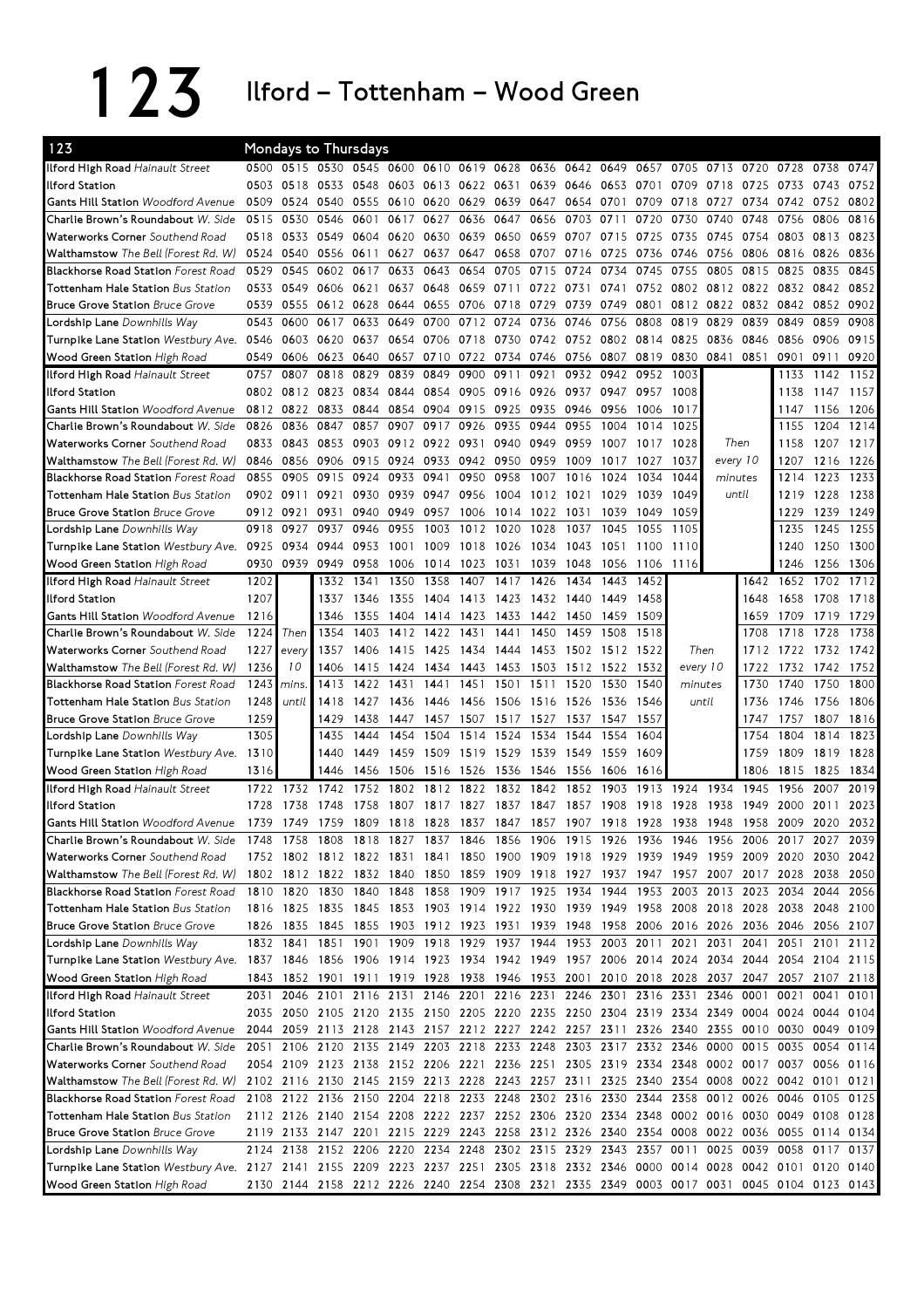| 123                                                                                                                           | Fridays   |                               |           |           |           |                |                                                                       |                |           |                |           |      |      |                                                                                           |      |                |           |           |
|-------------------------------------------------------------------------------------------------------------------------------|-----------|-------------------------------|-----------|-----------|-----------|----------------|-----------------------------------------------------------------------|----------------|-----------|----------------|-----------|------|------|-------------------------------------------------------------------------------------------|------|----------------|-----------|-----------|
| Ilford High Road Hainault Street                                                                                              |           | 0500 0515                     | 0530      | 0545      | 0600      | 0610           |                                                                       | 0619 0628 0636 |           | 0642 0649      |           | 0657 | 0705 | 0713 0720                                                                                 |      | 0728           | 0738      | 0747      |
| llford Station                                                                                                                | 0503      | 0518                          | 0533      | 0548      |           |                | 0603 0613 0622 0631 0639                                              |                |           | 0645           | 0652 0701 |      | 0709 | 0718                                                                                      | 0725 | 0733           | 0743      | 0752      |
| <b>Gants Hill Station Woodford Avenue</b>                                                                                     | 0509      | 0524                          | 0540      | 0555      |           | 0610 0620      | 0629                                                                  | 0639           | 0647      | 0654 0701      |           | 0709 | 0718 | 0727                                                                                      | 0734 | 0742           | 0752      | 0802      |
| Charlie Brown's Roundabout W. Side                                                                                            | 0515      | 0530                          | 0546      | 0601      | 0617      | 0627           | 0636                                                                  | 0647           | 0656      | 0703           | 0711      | 0720 | 0730 | 0740                                                                                      | 0748 | 0756           | 0806      | 0816      |
| Waterworks Corner Southend Road                                                                                               | 0518      | 0533                          | 0549      | 0604      | 0620      | 0630           | 0639                                                                  |                | 0650 0659 | 0707 0715      |           | 0725 | 0735 | 0745                                                                                      | 0754 | 0803           | 0813      | 0823      |
| <b>Walthamstow</b> The Bell (Forest Rd. W)                                                                                    | 0524      | 0540                          | 0556 0611 |           | 0627      | 0637           | 0647                                                                  | 0658           | 0707      | 0716           | 0725      | 0736 | 0746 | 0756                                                                                      | 0806 | 0816           | 0826      | 0836      |
| <b>Blackhorse Road Station Forest Road</b>                                                                                    | 0529      | 0545                          |           | 0602 0617 | 0633      | 0643           | 0654                                                                  | 0705           | 0715      | 0724           | 0734      | 0745 | 0755 | 0805                                                                                      | 0815 | 0825           | 0835      | 0845      |
| <b>Tottenham Hale Station</b> Bus Station                                                                                     | 0533      | 0549                          | 0606      | 0621      | 0637      | 0648           | 0659                                                                  | 0711           | 0722      | 0731           | 0741      | 0752 |      | 0802 0812 0822                                                                            |      | 0832 0842      |           | 0852      |
| <b>Bruce Grove Station Bruce Grove</b>                                                                                        | 0539      | 0555                          |           | 0612 0628 | 0644      | 0655           | 0706                                                                  | 0718           | 0729      | 0739           | 0749      | 0801 | 0812 | 0822                                                                                      | 0832 | 0842           | 0852      | 0902      |
|                                                                                                                               | 0543      | 0600                          | 0617      | 0633      | 0649      | 0700           | 0712                                                                  | 0724           | 0736      | 0746           | 0756      | 0808 | 0819 | 0829                                                                                      | 0839 | 0849           | 0859      | 0908      |
| Lordship Lane Downhills Way                                                                                                   |           |                               |           |           |           | 0654 0706      |                                                                       |                |           |                |           |      |      |                                                                                           |      |                |           | 0915      |
| Turnpike Lane Station Westbury Ave.                                                                                           | 0546      | 0603                          | 0620      | 0637      |           |                | 0718                                                                  | 0730 0742      |           | 0752 0802 0814 |           |      | 0825 | 0836                                                                                      | 0846 | 0856           | 0906      |           |
| Wood Green Station High Road                                                                                                  | 0549      | 0606                          | 0623      | 0640      |           | 0657 0710 0722 |                                                                       | 0734 0746      |           | 0756 0807      |           | 0819 | 0830 | 0841                                                                                      | 0851 | 0901           | 0911      | 0920      |
| Ilford High Road Hainault Street                                                                                              | 0757      | 0807                          | 0818      | 0829      | 0839      | 0849           | 0900                                                                  | 0911           | 0921      | 0932           | 0942      | 0952 | 1003 |                                                                                           |      | 1133           | 1142      | 1152      |
| llford Station                                                                                                                | 0802      | 0812 0823                     |           | 0834      |           | 0844 0854      | 0905                                                                  | 0916 0926      |           | 0937           | 0947      | 0957 | 1008 |                                                                                           |      | 1138           | 1147      | 1157      |
| <b>Gants Hill Station Woodford Avenue</b>                                                                                     | 0812      | 0822                          | 0833      | 0844      | 0854      | 0904           | 0915                                                                  | 0925           | 0935      | 0946           | 0956      | 1006 | 1017 |                                                                                           |      | 1147           | 1156      | 1206      |
| Charlie Brown's Roundabout <i>W. Side</i>                                                                                     | 0826      | 0836                          | 0847      | 0857      | 0907      | 0917           | 0926                                                                  | 0935           | 0945      | 0955           | 1004      | 1014 | 1025 |                                                                                           |      | 1155           | 1204      | 1214      |
| Waterworks Corner Southend Road                                                                                               | 0833      | 0843                          | 0853      | 0903      | 0912 0922 |                | 0931                                                                  |                | 0940 0950 | 0959           | 1007      | 1017 | 1028 | Then                                                                                      |      | 1158           | 1207      | 1217      |
| <b>Walthamstow</b> The Bell (Forest Rd. W)                                                                                    | 0846      | 0856                          | 0906      | 0915      | 0924      | 0933           | 0942                                                                  | 0950           | 1000      | 1009           | 1017      | 1027 | 1037 | every 10                                                                                  |      | 1207           | 1216      | 1226      |
| <b>Blackhorse Road Station</b> Forest Road                                                                                    | 0855      | 0905                          | 0915      | 0924      | 0933      | 0941           | 0950                                                                  | 0958           | 1007      | 1016           | 1024      | 1034 | 1044 | minutes                                                                                   |      | 1214           | 1223      | 1233      |
| <b>Tottenham Hale Station</b> Bus Station                                                                                     | 0902      | 0911                          | 0921      | 0930      | 0939      | 0947           | 0956                                                                  | 1004           | 1012      | 1021           | 1029      | 1039 | 1049 | until                                                                                     |      | 1219           | 1228      | 1238      |
| <b>Bruce Grove Station Bruce Grove</b>                                                                                        | 0912 0921 |                               | 0931      | 0940      | 0949      | 0957           | 1006                                                                  | 1014           | 1022      | 1031           | 1039      | 1049 | 1059 |                                                                                           |      | 1229           | 1239      | 1249      |
| <b>Lordship Lane</b> Downhills Way                                                                                            | 0918      | 0927                          | 0937      | 0946      | 0955      | 1003           | 1012                                                                  | 1020           | 1028      | 1037           | 1045      | 1055 | 1105 |                                                                                           |      | 1235           | 1245      | 1255      |
| Turnpike Lane Station Westbury Ave.                                                                                           | 0925      | 0934                          | 0944      | 0953      | 1001      | 1009           | 1018                                                                  | 1026           | 1034      | 1043           | 1051      | 1100 | 1110 |                                                                                           |      | 1240           | 1250      | 1300      |
| Wood Green Station High Road                                                                                                  | 0930      | 0939 0949                     |           | 0958      | 1006      | 1014 1023      |                                                                       | 1031           | 1039      | 1048           | 1056      | 1106 | 1116 |                                                                                           |      | 1246           | 1256 1306 |           |
| Ilford High Road Hainault Street                                                                                              | 1202      |                               |           | 1332      | 1341      | 1350           | 1358                                                                  | 1407           | 1417      | 1426           | 1434      | 1443 | 1452 |                                                                                           |      | 1642           | 1652 1702 |           |
| llford Station                                                                                                                | 1207      |                               |           | 1337      | 1346      | 1355           | 1404                                                                  | 1413 1423      |           |                | 1432 1440 | 1449 | 1458 |                                                                                           |      | 1648           | 1658      | 1708      |
| <b>Gants Hill Station Woodford Avenue</b>                                                                                     | 1216      |                               |           | 1346      | 1355      | 1404           | 1414                                                                  | 1423           | 1433      | 1442           | 1450      | 1459 | 1509 |                                                                                           |      | 1659           | 1709      | 1719      |
| Charlie Brown's Roundabout W. Side                                                                                            | 1224      |                               |           | 1354      | 1403      | 1412           | 1422                                                                  | 1431           | 1441      | 1450           | 1459      | 1508 | 1518 |                                                                                           |      | 1708           | 1718      | 1728      |
| Waterworks Corner Southend Road                                                                                               | 1227      |                               | Then      | 1357      | 1406      | 1415           | 1425                                                                  | 1434 1444      |           | 1453           | 1502      | 1512 | 1522 | Then                                                                                      |      | 1712           | 1722      | 1732      |
|                                                                                                                               |           |                               |           |           |           |                |                                                                       |                |           |                |           |      |      |                                                                                           |      |                |           |           |
| Walthamstow The Bell (Forest Rd. W)                                                                                           | 1236      | every 10                      |           | 1406      | 1415      | 1424           | 1434                                                                  | 1443 1453      |           | 1503           | 1512 1522 |      | 1532 | every 10                                                                                  |      | 1722           |           | 1732 1742 |
| <b>Blackhorse Road Station Forest Road</b>                                                                                    | 1243      | minutes                       |           | 1413      | 1422      | 1431           | 1441                                                                  | 1451           | 1501      | 1511           | 1520      | 1530 | 1540 | minutes                                                                                   |      | 1730           | 1740      | 1750      |
| <b>Tottenham Hale Station</b> Bus Station                                                                                     | 1248      |                               | until     | 1418      | 1427      | 1436           | 1446                                                                  |                | 1456 1506 | 1516 1526      |           | 1536 | 1546 | until                                                                                     |      | 1736           | 1746      | 1756      |
| <b>Bruce Grove Station Bruce Grove</b>                                                                                        | 1259      |                               |           | 1429      | 1438      | 1447           | 1457                                                                  | 1507           | 1517      | 1527           | 1537      | 1547 | 1557 |                                                                                           |      | 1747           | 1757      | 1807      |
| <b>Lordship Lane</b> Downhills Way                                                                                            | 1305      |                               |           | 1435      | 1444      | 1454           | 1504                                                                  | 1514           | 1524      | 1534           | 1544      | 1554 | 1604 |                                                                                           |      | 1754           | 1804      | 1814      |
| Turnpike Lane Station Westbury Ave. 1310                                                                                      |           |                               |           | 1440      | 1449      | 1459           | 1509                                                                  | 1519 1529      |           | 1539           | 1549      | 1559 | 1609 |                                                                                           |      | 1759           | 1809      | 1819      |
| Wood Green Station High Road                                                                                                  | 1316      |                               |           | 1446      | 1456      | 1506           | 1516                                                                  | 1526           | 1536      | 1546           | 1556      | 1606 | 1616 |                                                                                           |      | 1806           | 1815      | 1825      |
| Ilford High Road Hainault Street                                                                                              | 1712      | 1722                          | 1732      | 1742      | 1752      | 1802           | 1812                                                                  | 1822           | 1832      | 1842           | 1852      | 1903 | 1913 | 1924                                                                                      | 1934 | 1945           | 1956      | 2007      |
| llford Station                                                                                                                | 1718      | 1728                          | 1738      | 1748      | 1758      | 1807           | 1817                                                                  | 1827           | 1837      | 1847           | 1857      | 1908 | 1918 | 1928                                                                                      | 1938 | 1949           | 2000      | 2011      |
| <b>Gants Hill Station</b> Woodford Avenue                                                                                     | 1729      | 1739 1749 1759 1809 1818 1828 |           |           |           |                |                                                                       |                |           |                |           |      |      | 1837 1847 1857 1907 1918 1928 1938 1948 1958 2009 2020                                    |      |                |           |           |
| Charlie Brown's Roundabout W. Side                                                                                            | 1738      | 1748                          | 1758      |           |           |                | 1808 1818 1827 1837 1846 1856 1906 1915 1926                          |                |           |                |           |      | 1936 | 1946                                                                                      | 1956 | 2006 2016      |           | 2027      |
| <b>Waterworks Corner</b> Southend Road                                                                                        |           |                               |           |           |           |                |                                                                       |                |           |                |           |      |      | 1742 1752 1802 1812 1822 1831 1841 1850 1900 1909 1918 1929 1939 1949 1959 2009 2019 2030 |      |                |           |           |
| <b>Walthamstow</b> The Bell (Forest Rd. W)                                                                                    |           |                               |           |           |           |                | 1752 1802 1812 1822 1832 1840 1850 1859 1909 1918 1927 1937 1947 1957 |                |           |                |           |      |      |                                                                                           |      | 2007 2017 2027 |           | 2038      |
| <b>Blackhorse Road Station Forest Road</b>                                                                                    |           |                               |           |           |           |                |                                                                       |                |           |                |           |      |      | 1800 1810 1820 1830 1840 1848 1858 1909 1917 1925 1934 1944 1953 2003 2013 2023 2033 2044 |      |                |           |           |
| <b>Tottenham Hale Station</b> Bus Station                                                                                     |           |                               |           |           |           |                |                                                                       |                |           |                |           |      |      | 1806 1816 1825 1835 1845 1853 1903 1914 1922 1930 1939 1949 1958 2008 2018 2028 2038 2048 |      |                |           |           |
| <b>Bruce Grove Station Bruce Grove</b>                                                                                        |           |                               |           |           |           |                |                                                                       |                |           |                |           |      |      | 1816 1826 1835 1845 1855 1903 1912 1923 1931 1939 1948 1958 2006 2016 2026 2036 2046 2056 |      |                |           |           |
| <b>Lordship Lane</b> Downhills Way                                                                                            |           |                               |           |           |           |                |                                                                       |                |           |                |           |      |      | 1823 1832 1841 1851 1901 1909 1918 1929 1937 1944 1953 2003 2011 2021 2031 2041 2051      |      |                |           | 2101      |
| Turnpike Lane Station Westbury Ave. 1828 1837 1846 1856 1906 1914 1923 1934 1942 1949 1957 2006 2014 2024 2034 2044 2054 2104 |           |                               |           |           |           |                |                                                                       |                |           |                |           |      |      |                                                                                           |      |                |           |           |
| Wood Green Station High Road                                                                                                  |           |                               |           |           |           |                |                                                                       |                |           |                |           |      |      | 1834 1843 1852 1901 1911 1919 1928 1938 1946 1953 2001 2010 2018 2028 2037 2047 2057 2107 |      |                |           |           |
| Ilford High Road Hainault Street                                                                                              |           |                               |           |           |           |                |                                                                       |                |           |                |           |      |      | 2019 2031 2046 2101 2116 2131 2146 2201 2216 2231 2246 2301 2316 2331 2346                |      |                |           |           |
| lford Station                                                                                                                 |           |                               |           |           |           |                |                                                                       |                |           |                |           |      |      | 2023 2035 2050 2105 2120 2135 2150 2205 2220 2235 2250 2304 2319 2334 2349                |      |                |           |           |
|                                                                                                                               |           |                               |           |           |           |                |                                                                       |                |           |                |           |      |      |                                                                                           |      |                |           |           |
| Gants Hill Station Woodford Avenue                                                                                            |           |                               |           |           |           |                |                                                                       |                |           |                |           |      |      | 2032 2044 2059 2113 2128 2143 2157 2212 2227 2242 2257 2311 2326 2340 2355                |      |                |           |           |
| Charlie Brown's Roundabout W. Side                                                                                            |           |                               |           |           |           |                |                                                                       |                |           |                |           |      |      | 2039 2051 2106 2120 2135 2149 2203 2218 2233 2248 2303 2317 2332 2346 0000                |      |                |           |           |
| Waterworks Corner Southend Road                                                                                               |           |                               |           |           |           |                |                                                                       |                |           |                |           |      |      | 2042 2054 2109 2123 2138 2152 2206 2221 2236 2251 2306 2320 2335 2349 0003                |      |                |           |           |
| <b>Walthamstow</b> The Bell (Forest Rd. W)                                                                                    |           |                               |           |           |           |                |                                                                       |                |           |                |           |      |      | 2050 2102 2116 2130 2145 2159 2213 2228 2243 2257 2312 2326 2341 2355 0009                |      |                |           |           |
| <b>Blackhorse Road Station</b> Forest Road                                                                                    |           |                               |           |           |           |                |                                                                       |                |           |                |           |      |      | 2056 2108 2122 2136 2150 2204 2218 2233 2248 2302 2317 2331 2345 2359 0013                |      |                |           |           |
| Tottenham Hale Station Bus Station                                                                                            |           |                               |           |           |           |                |                                                                       |                |           |                |           |      |      | 2100 2112 2126 2140 2154 2208 2222 2237 2252 2306 2321 2335 2349 0003 0017                |      |                |           |           |
| <b>Bruce Grove Station</b> Bruce Grove                                                                                        |           |                               |           |           |           |                |                                                                       |                |           |                |           |      |      | 2107 2119 2133 2147 2201 2215 2229 2243 2258 2312 2327 2341 2355 0009 0023                |      |                |           |           |
| Lordship Lane Downhills Way                                                                                                   |           |                               |           |           |           |                |                                                                       |                |           |                |           |      |      | 2112 2124 2138 2152 2206 2220 2234 2248 2303 2317 2331 2345 2359 0013 0027                |      |                |           |           |
| Turnpike Lane Station Westbury Ave. 2115 2127 2141 2155 2209 2223 2237 2251 2306 2320 2334 2348 0002 0016 0030                |           |                               |           |           |           |                |                                                                       |                |           |                |           |      |      |                                                                                           |      |                |           |           |
| Wood Green Station High Road                                                                                                  |           |                               |           |           |           |                |                                                                       |                |           |                |           |      |      | 2118 2130 2144 2158 2212 2226 2240 2254 2309 2323 2337 2351 0005 0019 0033                |      |                |           |           |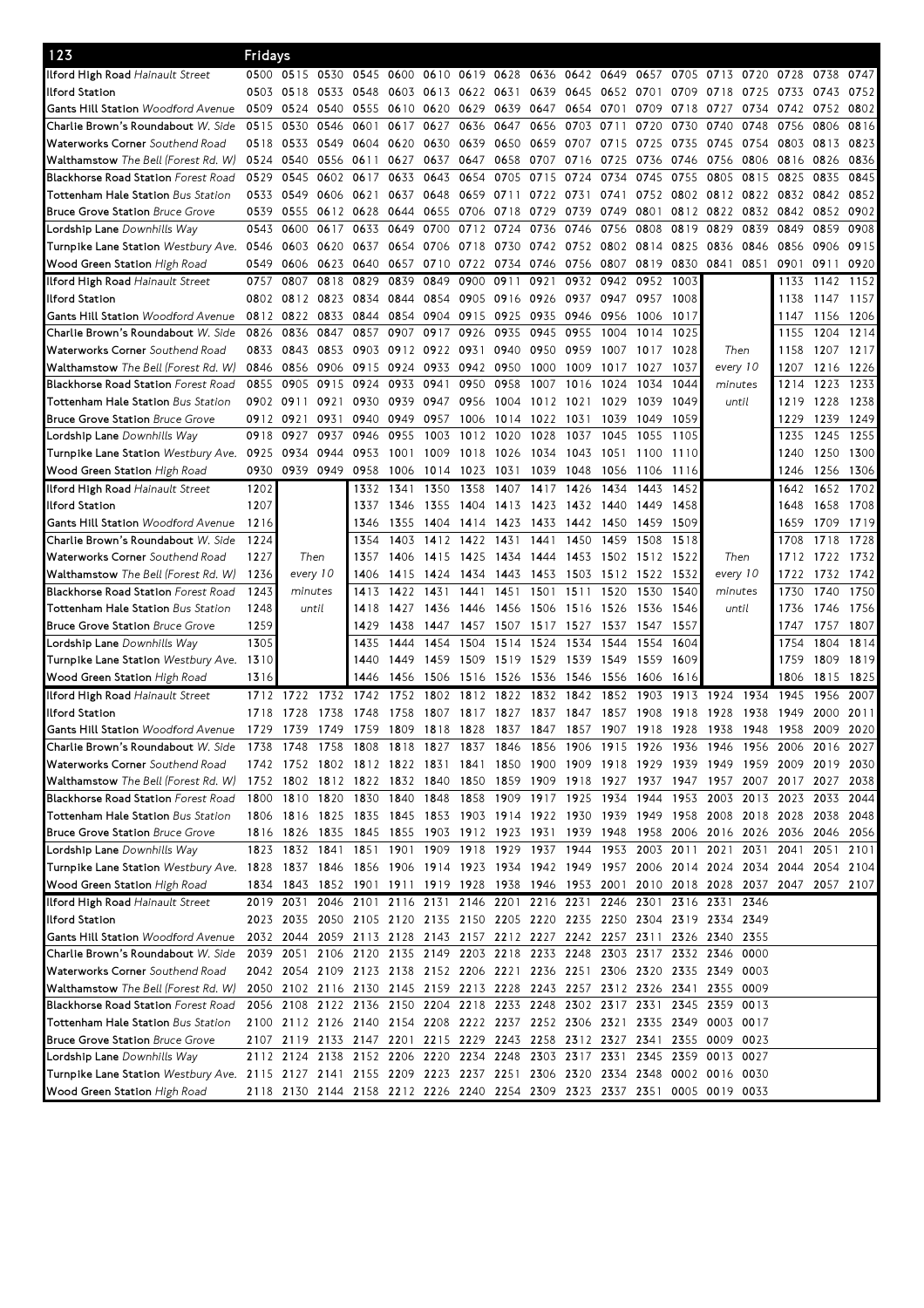| 123                                                                                                                           | Saturdays |           |                |           |                |                |                               |                |                |                                                                                           |           |      |              |                |      |                |           |      |
|-------------------------------------------------------------------------------------------------------------------------------|-----------|-----------|----------------|-----------|----------------|----------------|-------------------------------|----------------|----------------|-------------------------------------------------------------------------------------------|-----------|------|--------------|----------------|------|----------------|-----------|------|
| Ilford High Road Hainault Street                                                                                              | 0001      | 0021      | 0041           | 0101      | 0115           | 0145 0215      |                               |                | 0245 0315 0345 |                                                                                           | 0415      | 0445 | 0500         | 0520           | 0540 | 0600           | 0620      | 0640 |
| llford Station                                                                                                                | 0004      | 0024      |                | 0044 0104 | 0118           | 0148           | 0218                          | 0248           | 0318           | 0348                                                                                      | 0418      | 0448 | 0503         | 0523           | 0543 | 0603           | 0623      | 0643 |
| <b>Gants Hill Station Woodford Avenue</b>                                                                                     | 0010      | 0030      |                | 0050 0110 | 0124           | 0154 0224      |                               | 0254 0324      |                | 0353                                                                                      | 0423      | 0453 | 0509         | 0529           | 0549 | 0610           | 0630      | 0650 |
| Charlie Brown's Roundabout W. Side                                                                                            | 0015      | 0035      |                | 0055 0115 | 0129           | 0159 0229      |                               | 0259           | 0329           | 0358                                                                                      | 0428      | 0458 | 0514         | 0534           | 0555 | 0616           | 0636      | 0656 |
| Waterworks Corner Southend Road                                                                                               | 0018      | 0038      | 0058 0118      |           |                |                | 0132 0202 0232 0302 0332 0401 |                |                |                                                                                           | 0431      | 0501 | 0517         | 0537           | 0558 | 0619           | 0639      | 0659 |
| <b>Walthamstow</b> The Bell (Forest Rd. W)                                                                                    | 0024      | 0044      | 0104 0124      |           | 0138           | 0208           | 0238                          | 0308           | 0338           | 0407                                                                                      | 0437      | 0507 | 0523         | 0543           | 0605 | 0626           | 0646      | 0706 |
| <b>Blackhorse Road Station Forest Road</b>                                                                                    | 0028      | 0048      | 0108           | 0128      | 0142           | 0212 0242      |                               | 0312 0342      |                | 0411                                                                                      | 0441      | 0511 | 0527         | 0548           | 0610 | 0631           | 0652      | 0712 |
| <b>Tottenham Hale Station</b> Bus Station                                                                                     | 0032      | 0052      | 0112 0132      |           | 0146           | 0216 0246      |                               | 0316 0346      |                | 0415                                                                                      | 0445      | 0515 | 0531         | 0552           | 0614 | 0635           | 0656      | 0716 |
| <b>Bruce Grove Station Bruce Grove</b>                                                                                        | 0038      | 0058      | 0118 0138      |           |                | 0152 0222 0252 |                               | 0322           | 0352           | 0421                                                                                      | 0451      | 0521 | 0537         | 0558           | 0620 | 0641           | 0702      | 0723 |
| Lordship Lane Downhills Way                                                                                                   | 0042      | 0102      | 0122           | 0142      | 0156           | 0226           | 0256                          | 0326           | 0356           | 0425                                                                                      | 0455      | 0525 | 0541         | 0602           | 0624 | 0646           | 0707      | 0728 |
| Turnpike Lane Station <i>Westbury Ave.</i>                                                                                    | 0045      | 0105      | 0125 0145      |           | 0159 0229 0259 |                |                               | 0329           | 0359           | 0428                                                                                      | 0458      | 0528 | 0544         | 0605           | 0627 | 0649           | 0710      | 0731 |
| Wood Green Station High Road                                                                                                  | 0048      | 0108      | 0128           | 0148      | 0202 0232 0302 |                |                               |                | 0332 0402 0431 |                                                                                           | 0501      | 0531 | 0547         | 0608           | 0630 | 0652 0713      |           | 0734 |
| <b>Ilford High Road</b> Hainault Street                                                                                       | 0700      | 0720      | 0740           | 0800      | 0815           | 0829           | 0841                          | 0853           | 0903           | 0912                                                                                      | 0921      | 0931 | 0940         | 0950           | 0959 | 1009           | 1018      | 1028 |
| llford Station                                                                                                                | 0704      | 0724      | 0744 0804      |           | 0819           | 0833           | 0845                          | 0857           | 0907           | 0916                                                                                      | 0925      | 0935 | 0944         | 0954           | 1003 | 1013           | 1022      | 1032 |
| <b>Gants Hill Station Woodford Avenue</b>                                                                                     | 0711      | 0731      |                | 0752 0812 | 0827           | 0841           | 0853                          | 0905           | 0915           | 0924                                                                                      | 0933      | 0943 | 0953         | 1003           | 1012 | 1022           | 1031      | 1041 |
| Charlie Brown's Roundabout <i>W. Side</i>                                                                                     | 0717      | 0738      |                | 0759 0819 | 0834           | 0848           | 0900                          | 0913           | 0923           | 0932                                                                                      | 0941      | 0951 | 1001         | 1011           | 1020 | 1030           | 1039      | 1050 |
| Waterworks Corner Southend Road                                                                                               | 0720      | 0741      |                | 0802 0822 | 0837           | 0851           | 0903                          | 0916 0926      |                | 0935                                                                                      | 0944 0954 |      | 1004         | 1014           | 1023 | 1033           | 1042      | 1053 |
| <b>Walthamstow</b> The Bell (Forest Rd. W)                                                                                    | 0727      | 0749      | 0810           | 0830      | 0845           | 0859 0911      |                               | 0924 0934      |                | 0943                                                                                      | 0953      | 1003 | 1013         | 1023           | 1032 | 1042           | 1051      | 1102 |
| <b>Blackhorse Road Station Forest Road</b>                                                                                    | 0733      | 0755      | 0816           | 0836      | 0851           | 0905           | 0918                          | 0931           | 0941           | 0950                                                                                      | 1000      | 1010 | 1020         | 1030           | 1039 | 1049           | 1059      | 1110 |
| <b>Tottenham Hale Station</b> Bus Station                                                                                     | 0737      | 0759      | 0820 0840      |           | 0855           | 0910           | 0923                          | 0936           | 0946           | 0955                                                                                      | 1005      | 1015 | 1025         | 1035           | 1044 | 1054           | 1104      | 1115 |
| <b>Bruce Grove Station Bruce Grove</b>                                                                                        | 0744      | 0806      | 0827           | 0847      |                | 0902 0917      | 0930                          | 0943           | 0954           | 1003                                                                                      | 1013      | 1023 |              | 1043           | 1053 |                | 1113      | 1124 |
|                                                                                                                               | 0749      | 0811      | 0832           | 0852      | 0908           | 0923           | 0936                          | 0949           | 1000           | 1009                                                                                      | 1019      | 1029 | 1033<br>1039 | 1049           | 1059 | 1103<br>1109   | 1119      | 1130 |
| <b>Lordship Lane</b> Downhills Way                                                                                            |           |           | 0836 0856      |           | 0912 0927      |                | 0940                          | 0953           | 1004           | 1013                                                                                      |           |      | 1043         | 1053           |      |                |           | 1135 |
| Turnpike Lane Station <i>Westbury Ave.</i>                                                                                    | 0752      | 0814      |                |           |                |                |                               |                |                |                                                                                           | 1023      | 1033 |              |                | 1103 | 1114           | 1124      |      |
| Wood Green Station High Road                                                                                                  | 0755      | 0817      | 0839 0900      |           | 0916 0931      |                |                               | 0944 0957 1008 |                | 1018 1028                                                                                 |           | 1038 | 1048         | 1058 1108      |      | 1119           | 1129      | 1140 |
| Ilford High Road Hainault Street                                                                                              | 1038      | 1048      | 1057           | 1107      | 1117           | 1127           | 1137                          | 1146           | 1155           |                                                                                           |           | 1455 | 1505         |                |      | 1655           | 1705      | 1715 |
| llford Station                                                                                                                | 1043      | 1053      | 1102 1112      |           |                |                | 1122 1132 1142 1151 1201      |                |                |                                                                                           |           |      | 1501 1510    |                |      | 1700           | 1710 1720 |      |
| <b>Gants Hill Station Woodford Avenue</b>                                                                                     | 1052      | 1102      | 1111           | 1121      | 1131           | 1141           | 1151                          | 1201           | 1211           |                                                                                           |           | 1511 | 1520         |                |      | 1710           | 1720      | 1730 |
| Charlie Brown's Roundabout W. Side                                                                                            | 1101      | 1111      | 1120           | 1130      | 1140           | 1150           | 1200                          | 1210           | 1220           |                                                                                           |           | 1520 | 1529         |                |      | 1719           | 1729      | 1739 |
| Waterworks Corner Southend Road                                                                                               | 1104      | 1114      | 1123           | 1133      | 1143           | 1154           | 1204                          | 1214           | 1224           | Then                                                                                      |           | 1524 | 1533         | Then           |      | 1723           | 1733      | 1743 |
| Walthamstow The Bell (Forest Rd. W)                                                                                           | 1113      | 1124      | 1133           | 1143      | 1153           | 1204           | 1214                          | 1224           | 1234           | every 10                                                                                  |           | 1534 | 1543         | every 10       |      | 1733           | 1742      | 1752 |
| <b>Blackhorse Road Station Forest Road</b>                                                                                    | 1121      | 1132      | 1141           | 1151      | 1201           | 1212           | 1222                          | 1232           | 1242           | minutes                                                                                   |           | 1542 | 1551         | minutes        |      | 1741           | 1750      | 1800 |
| <b>Tottenham Hale Station</b> Bus Station                                                                                     | 1126      | 1137      | 1146           | 1157      | 1207 1218      |                | 1228                          | 1238           | 1248           | until                                                                                     |           | 1548 | 1557         | until          |      | 1747           | 1756      | 1806 |
| <b>Bruce Grove Station Bruce Grove</b>                                                                                        | 1135      | 1146      | 1155           | 1206      | 1217           | 1228           | 1238                          | 1248           | 1258           |                                                                                           |           | 1558 | 1608         |                |      | 1758           | 1807      | 1817 |
| <b>Lordship Lane</b> Downhills Way                                                                                            | 1141      | 1152      | 1201           | 1212      | 1223           | 1234           | 1244                          | 1254           | 1304           |                                                                                           |           | 1604 | 1614         |                |      | 1804           | 1813      | 1823 |
| Turnpike Lane Station Westbury Ave. 1146                                                                                      |           | 1157      | 1206           | 1217      | 1228           | 1239           | 1249                          | 1259           | 1309           |                                                                                           |           | 1609 | 1619         |                |      | 1809           | 1818      | 1828 |
| Wood Green Station High Road                                                                                                  | 1151      | 1202      | 1212           | 1223      | 1234           | 1245           | 1256                          | 1306           | 1316           |                                                                                           |           | 1616 | 1626         |                |      | 1816           | 1825      | 1835 |
| Ilford High Road Hainault Street                                                                                              | 1725      | 1735      | 1745           | 1755      | 1806           | 1816           | 1826                          | 1836           | 1847           | 1858                                                                                      | 1909      | 1920 | 1931         | 1943           | 1955 | 2007           | 2019      | 2031 |
| llford Station                                                                                                                | 1730      | 1740      | 1750           | 1800      | 1811           | 1821           | 1831                          | 1841           | 1852           | 1903                                                                                      | 1914      | 1925 | 1936         | 1948           | 2000 | 2011           | 2023      | 2035 |
| <b>Gants Hill Station</b> Woodford Avenue                                                                                     | 1740      |           |                |           |                |                |                               |                |                | 1750 1800 1810 1821 1831 1841 1851 1902 1913 1924 1935 1946 1957 2009 2020 2032 2044      |           |      |              |                |      |                |           |      |
| Charlie Brown's Roundabout W. Side                                                                                            | 1749      |           | 1759 1808 1818 |           |                |                |                               |                |                | 1829 1839 1849 1859 1910 1921 1932                                                        |           | 1943 |              | 1953 2004 2016 |      | 2027 2039 2051 |           |      |
| Waterworks Corner Southend Road                                                                                               |           |           |                |           |                |                |                               |                |                | 1753 1803 1812 1822 1833 1843 1852 1902 1913 1924 1935 1946 1956 2007 2019 2030 2042 2054 |           |      |              |                |      |                |           |      |
| Walthamstow The Bell (Forest Rd. W)                                                                                           |           |           |                |           |                |                |                               |                |                | 1802 1812 1821 1831 1842 1852 1901 1911 1922 1933 1943 1954 2004 2015 2027 2038           |           |      |              |                |      |                | 2050 2101 |      |
| <b>Blackhorse Road Station Forest Road</b>                                                                                    |           | 1810 1820 | 1829 1839      |           |                |                |                               |                |                | 1850 1859 1908 1918 1929 1940 1950 2001 2010 2021                                         |           |      |              |                |      | 2033 2044      | 2056 2107 |      |
| <b>Tottenham Hale Station</b> Bus Station                                                                                     |           |           |                |           |                |                |                               |                |                | 1816 1826 1835 1845 1855 1904 1913 1923 1934 1945 1955 2006 2015 2026 2037 2048 2100 2111 |           |      |              |                |      |                |           |      |
| <b>Bruce Grove Station Bruce Grove</b>                                                                                        |           |           |                |           |                |                |                               |                |                | 1827 1836 1845 1855 1905 1914 1922 1932 1943 1954 2004 2014 2023 2034 2045 2056 2108 2119 |           |      |              |                |      |                |           |      |
| Lordship Lane Downhills Way                                                                                                   |           |           |                |           |                |                |                               |                |                | 1833 1842 1851 1901 1911 1920 1928 1938 1949 2000 2010 2019 2028 2039 2050 2101 2113 2124 |           |      |              |                |      |                |           |      |
| Turnpike Lane Station Westbury Ave. 1838 1847 1856 1906 1916 1925 1933 1943 1954 2004 2014 2023 2032 2043 2054 2105 2116 2127 |           |           |                |           |                |                |                               |                |                |                                                                                           |           |      |              |                |      |                |           |      |
| Wood Green Station High Road                                                                                                  |           |           |                |           |                |                |                               |                |                | 1844 1853 1902 1911 1921 1930 1938 1948 1958 2008 2018 2027 2036 2047 2058 2109 2120 2131 |           |      |              |                |      |                |           |      |
| Ilford High Road Hainault Street                                                                                              |           |           |                |           |                |                |                               |                |                | 2046 2101 2116 2131 2146 2201 2216 2231 2246 2301 2316 2331 2346                          |           |      |              |                |      |                |           |      |
| llford Station                                                                                                                |           |           |                |           |                |                |                               |                |                | 2050 2105 2120 2135 2150 2205 2220 2235 2250 2304 2319 2334 2349                          |           |      |              |                |      |                |           |      |
| Gants Hill Station Woodford Avenue                                                                                            |           |           |                |           |                |                |                               |                |                | 2059 2114 2129 2143 2158 2213 2228 2242 2257 2311 2326 2341 2356                          |           |      |              |                |      |                |           |      |
| Charlie Brown's Roundabout W. Side                                                                                            |           |           |                |           |                |                |                               |                |                | 2106 2121 2136 2150 2205 2219 2234 2248 2303 2317 2332 2347 0001                          |           |      |              |                |      |                |           |      |
| <b>Waterworks Corner</b> Southend Road                                                                                        |           |           |                |           |                |                |                               |                |                | 2109 2124 2139 2153 2208 2222 2237 2251 2306 2320 2335 2350 0004                          |           |      |              |                |      |                |           |      |
| <b>Walthamstow</b> The Bell (Forest Rd. W)                                                                                    |           |           |                |           |                |                |                               |                |                | 2116 2131 2146 2200 2215 2229 2244 2258 2313 2327 2342 2356 0010                          |           |      |              |                |      |                |           |      |
| <b>Blackhorse Road Station Forest Road</b>                                                                                    |           |           |                |           |                |                |                               |                |                | 2122 2137 2151 2205 2220 2234 2249 2303 2318 2332 2347 0001 0015                          |           |      |              |                |      |                |           |      |
| Tottenham Hale Station Bus Station                                                                                            |           |           |                |           |                |                |                               |                |                | 2126 2141 2155 2209 2224 2238 2253 2307 2322 2336 2351 0005 0019                          |           |      |              |                |      |                |           |      |
| <b>Bruce Grove Station Bruce Grove</b>                                                                                        |           |           |                |           |                |                |                               |                |                | 2134 2149 2203 2217 2231 2245 2300 2314 2329 2343 2357 0011 0025                          |           |      |              |                |      |                |           |      |
| Lordship Lane Downhills Way                                                                                                   |           |           |                |           |                |                |                               |                |                | 2139 2154 2208 2222 2236 2250 2305 2319 2333 2347 0001 0015 0029                          |           |      |              |                |      |                |           |      |
| Turnpike Lane Station Westbury Ave. 2142 2157 2211 2225 2239 2253 2308 2322 2336 2350 0004 0018 0032                          |           |           |                |           |                |                |                               |                |                |                                                                                           |           |      |              |                |      |                |           |      |
| Wood Green Station High Road                                                                                                  |           |           |                |           |                |                |                               |                |                | 2146 2201 2215 2229 2243 2257 2311 2325 2339 2353 0007 0021 0035                          |           |      |              |                |      |                |           |      |
|                                                                                                                               |           |           |                |           |                |                |                               |                |                |                                                                                           |           |      |              |                |      |                |           |      |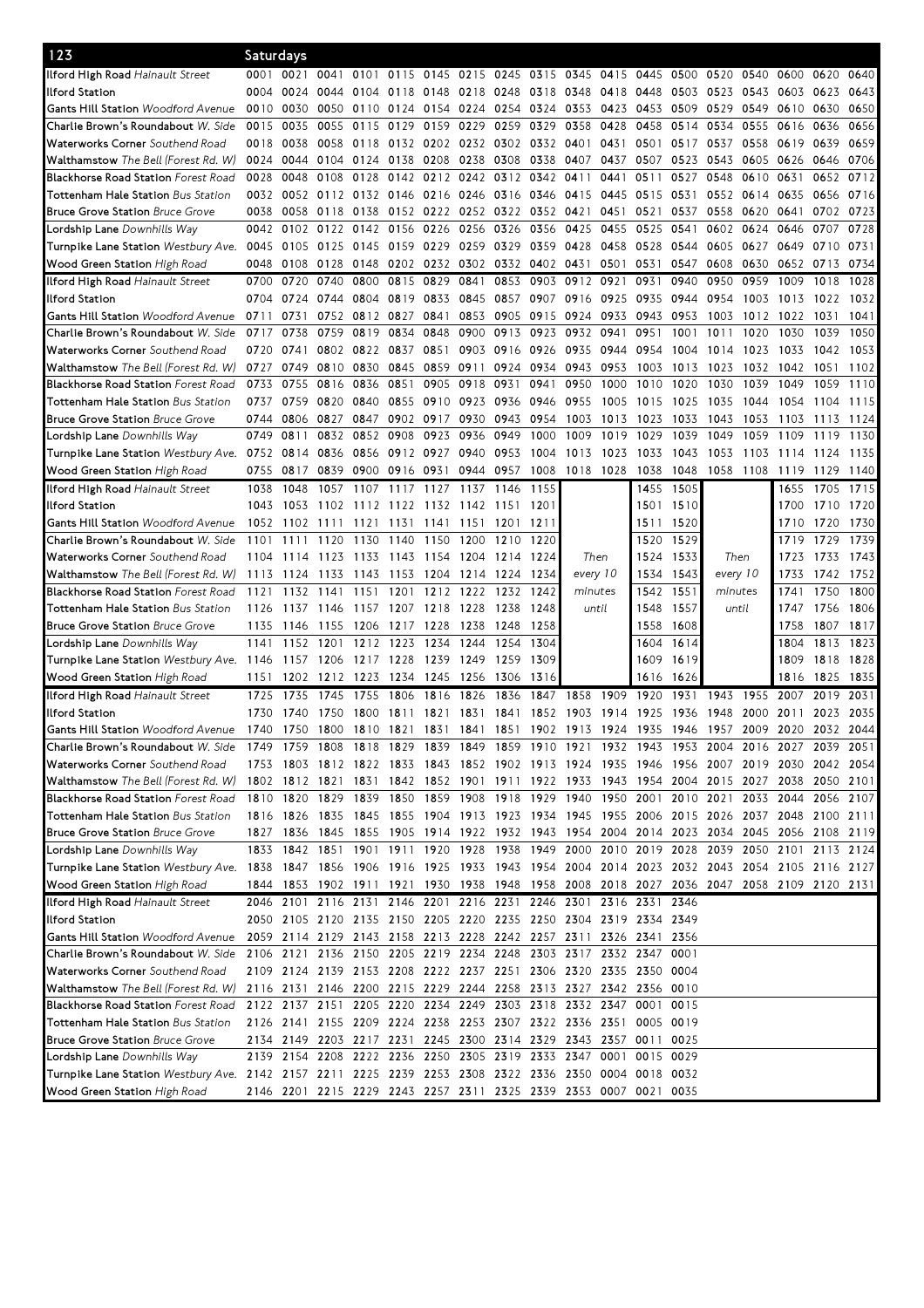| 123                                                                                                                           | Sundays |      |                     |           |           |                     |      |                                                                       |           |                                                                       |      |                |      |      |                                                                                           |              |              |      |
|-------------------------------------------------------------------------------------------------------------------------------|---------|------|---------------------|-----------|-----------|---------------------|------|-----------------------------------------------------------------------|-----------|-----------------------------------------------------------------------|------|----------------|------|------|-------------------------------------------------------------------------------------------|--------------|--------------|------|
| <b>Iford High Road Hainault Street</b>                                                                                        | 0001    | 0021 | 0041 0101           |           | 0115      |                     |      | 0145 0215 0245 0315 0345                                              |           |                                                                       | 0415 | 0445           | 0515 | 0540 | 0600                                                                                      | 0620         | 0640         | 0700 |
| llford Station                                                                                                                | 0004    | 0024 | 0044 0104           |           | 0118 0148 |                     | 0218 | 0248 0318 0348                                                        |           |                                                                       | 0418 | 0448           | 0518 | 0543 | 0604 0624                                                                                 |              | 0644         | 0704 |
| <b>Gants Hill Station Woodford Avenue</b>                                                                                     | 0011    | 0030 | 0050                | 0110      | 0124      | 0154 0224           |      | 0254                                                                  | 0324 0353 |                                                                       | 0423 | 0453           | 0523 | 0549 | 0610                                                                                      | 0630         | 0651         | 0711 |
| Charlie Brown's Roundabout W. Side                                                                                            | 0016    | 0035 |                     | 0055 0115 | 0129      | 0159 0229           |      | 0259                                                                  | 0329      | 0358                                                                  | 0428 | 0458           | 0528 | 0554 | 0615                                                                                      | 0636         | 0657         | 0717 |
| Waterworks Corner Southend Road                                                                                               | 0019    | 0038 | 0058 0118           |           |           |                     |      | 0132 0202 0232 0302 0332 0401                                         |           |                                                                       | 0431 | 0501           | 0531 | 0557 | 0618                                                                                      | 0639         | 0700         | 0720 |
| <b>Walthamstow</b> The Bell (Forest Rd. W)                                                                                    | 0025    | 0044 | 0104 0124           |           | 0138      | 0208                | 0238 | 0308                                                                  | 0338      | 0407                                                                  | 0437 | 0507           | 0537 | 0604 | 0625                                                                                      | 0646         | 0707         | 0727 |
| <b>Blackhorse Road Station Forest Road</b>                                                                                    | 0029    | 0048 | 0108                | 0128      | 0142      | 0212 0242           |      | 0312 0342                                                             |           | 0411                                                                  | 0441 | 0511           | 0541 | 0609 | 0630                                                                                      | 0651         | 0712         | 0732 |
| <b>Tottenham Hale Station</b> Bus Station                                                                                     | 0033    | 0052 | 0112 0132           |           |           | 0146 0216 0246      |      | 0316 0346                                                             |           | 0415                                                                  | 0445 | 0515           | 0545 | 0613 | 0634                                                                                      | 0655         | 0716         | 0736 |
| <b>Bruce Grove Station Bruce Grove</b>                                                                                        | 0039    | 0058 | 0118 0138           |           |           | 0152 0222 0252      |      | 0322                                                                  | 0352      | 0421                                                                  | 0451 | 0521           | 0551 | 0619 | 0640                                                                                      | 0701         | 0722         | 0742 |
| Lordship Lane Downhills Way                                                                                                   | 0043    | 0102 | 0122                | 0142      | 0156      | 0226                | 0256 | 0326                                                                  | 0356      | 0425                                                                  | 0455 | 0525           | 0555 | 0623 | 0644                                                                                      | 0706         | 0727         | 0747 |
| Turnpike Lane Station <i>Westbury Ave.</i>                                                                                    | 0046    | 0105 | 0125 0145           |           |           | 0159 0229 0259      |      | 0329                                                                  | 0359      | 0428                                                                  | 0458 | 0528           | 0558 | 0626 | 0647                                                                                      | 0709         | 0730         | 0750 |
| <b>Wood Green Station</b> High Road                                                                                           | 0049    | 0108 | 0128                | 0148      |           | 0202 0232 0302      |      | 0332 0402 0431                                                        |           |                                                                       | 0501 | 0531           | 0601 | 0629 | 0650                                                                                      | 0712         | 0733         | 0753 |
| <b>Ilford High Road</b> Hainault Street                                                                                       | 0720    | 0740 | 0800                | 0820      | 0840      | 0855                | 0910 | 0925                                                                  | 0940      | 0954                                                                  | 1009 | 1023           | 1038 | 1053 | 1106                                                                                      | 1121         | 1136         | 1150 |
| llford Station                                                                                                                | 0724    | 0744 | 0804 0824           |           | 0844      | 0859 0914           |      | 0929                                                                  | 0944 0958 |                                                                       | 1013 | 1027           | 1042 | 1057 | 1110                                                                                      | 1125         | 1140         | 1154 |
| <b>Gants Hill Station Woodford Avenue</b>                                                                                     | 0731    | 0751 | 0811                | 0831      |           | 0852 0907           | 0922 | 0937                                                                  | 0952      | 1006                                                                  | 1021 | 1035           | 1050 | 1105 | 1119                                                                                      | 1134         | 1149         | 1203 |
| Charlie Brown's Roundabout <i>W. Side</i>                                                                                     | 0737    | 0757 | 0817                | 0837      | 0859      | 0914                | 0929 | 0944                                                                  | 0959      | 1014                                                                  | 1029 | 1043           | 1058 | 1113 | 1127                                                                                      | 1142         | 1157         | 1212 |
|                                                                                                                               | 0740    | 0800 | 0820 0840           |           |           | 0902 0917           | 0932 | 0947                                                                  | 1002 1017 |                                                                       |      | 1032 1046 1101 |      |      |                                                                                           |              |              | 1215 |
| Waterworks Corner Southend Road<br><b>Walthamstow</b> The Bell (Forest Rd. W)                                                 | 0747    | 0807 | 0827                | 0847      | 0909      | 0924 0940           |      | 0955                                                                  | 1010      | 1025                                                                  | 1040 | 1055           | 1110 | 1116 | 1130<br>1139                                                                              | 1145<br>1154 | 1200<br>1209 | 1224 |
|                                                                                                                               |         |      |                     |           |           |                     |      |                                                                       |           |                                                                       |      |                |      | 1125 |                                                                                           |              |              |      |
| <b>Blackhorse Road Station</b> Forest Road                                                                                    | 0752    | 0812 | 0832                | 0853      | 0915      | 0930                | 0946 | 1002                                                                  | 1017      | 1032                                                                  | 1047 | 1102           | 1117 | 1132 | 1147                                                                                      | 1202         | 1217         | 1232 |
| <b>Tottenham Hale Station</b> Bus Station                                                                                     | 0756    | 0816 | 0836                | 0857      | 0919      | 0934                | 0951 | 1007                                                                  | 1022      | 1037                                                                  | 1052 | 1107           | 1122 | 1137 | 1152                                                                                      | 1208         | 1223         | 1238 |
| <b>Bruce Grove Station Bruce Grove</b>                                                                                        | 0802    | 0822 | 0843 0904           |           | 0926      | 0941                | 0958 | 1015                                                                  | 1030      | 1045                                                                  | 1100 | 1115           | 1131 | 1146 | 1201                                                                                      | 1217         | 1232         | 1248 |
| <b>Lordship Lane</b> Downhills Way                                                                                            | 0807    | 0827 | 0848                | 0909      | 0931      | 0947                | 1004 | 1021                                                                  | 1036      | 1051                                                                  | 1106 | 1121           | 1137 | 1152 | 1207                                                                                      | 1223         | 1238         | 1254 |
| Turnpike Lane Station Westbury Ave.                                                                                           | 0810    | 0830 | 0851                | 0912      | 0935      | 0951                | 1008 | 1025                                                                  | 1040      | 1055                                                                  | 1110 | 1125           | 1141 | 1156 | 1212 1228                                                                                 |              | 1243         | 1259 |
| Wood Green Station High Road                                                                                                  | 0813    | 0833 | 0854 0915           |           |           | 0938 0955 1012 1029 |      |                                                                       | 1044      | 1059                                                                  | 1115 | 1130 1146      |      | 1201 | 1217                                                                                      | 1233         | 1248         | 1304 |
| Ilford High Road Hainault Street                                                                                              | 1204    | 1218 | 1233 1247           |           | 1301      |                     |      | 1416                                                                  | 1431      | 1446                                                                  | 1501 | 1516           | 1531 | 1546 | 1601                                                                                      | 1616         | 1631         | 1646 |
| llford Station                                                                                                                | 1209    | 1223 | 1238 1252 1306      |           |           |                     |      | 1421                                                                  | 1436      | 1451                                                                  | 1506 | 1521           | 1536 | 1551 | 1606                                                                                      | 1621         | 1636         | 1651 |
| <b>Gants Hill Station Woodford Avenue</b>                                                                                     | 1218    |      | 1232 1247 1302      |           | 1316      |                     |      | 1431                                                                  | 1446      | 1501                                                                  | 1517 | 1532 1546      |      | 1601 | 1616                                                                                      | 1631         | 1646         | 1701 |
| Charlie Brown's Roundabout W. Side                                                                                            | 1227    | 1241 | 1256                | 1311      | 1325      |                     |      | 1440                                                                  | 1455      | 1510                                                                  | 1526 | 1541           | 1555 | 1610 | 1625                                                                                      | 1639         | 1654         | 1709 |
| Waterworks Corner Southend Road                                                                                               | 1230    | 1245 | 1300 1315           |           | 1329      | Then                |      | 1444                                                                  | 1459      | 1513                                                                  | 1529 | 1544           | 1558 | 1613 | 1628                                                                                      | 1642         | 1657         | 1712 |
| Walthamstow The Bell (Forest Rd. W)                                                                                           | 1239    | 1254 | 1309                | 1324      | 1339      | every 15            |      | 1454                                                                  | 1508      | 1522                                                                  | 1538 | 1553           | 1607 | 1622 | 1637                                                                                      | 1651         | 1706         | 1721 |
| <b>Blackhorse Road Station Forest Road</b>                                                                                    | 1247    | 1302 | 1317                | 1332      | 1347      | minutes             |      | 1502                                                                  | 1516      | 1530                                                                  | 1546 | 1600           | 1614 | 1629 | 1644                                                                                      | 1658         | 1713         | 1728 |
| <b>Tottenham Hale Station Bus Station</b>                                                                                     | 1253    | 1308 | 1323                | 1338      | 1353      | until               |      | 1508                                                                  | 1522      | 1536                                                                  | 1551 | 1605           | 1619 | 1634 | 1649                                                                                      | 1703         | 1718         | 1733 |
| <b>Bruce Grove Station Bruce Grove</b>                                                                                        | 1303    | 1318 | 1333                | 1348      | 1403      |                     |      | 1518                                                                  | 1532      | 1546                                                                  | 1601 | 1615           | 1629 | 1644 | 1659                                                                                      | 1713         | 1728         | 1743 |
| Lordship Lane Downhills Way                                                                                                   | 1309    | 1324 | 1339                | 1354      | 1409      |                     |      | 1524                                                                  | 1538      | 1552                                                                  | 1607 | 1621           | 1635 | 1650 | 1705                                                                                      | 1719         | 1734         | 1749 |
| Turnpike Lane Station Westbury Ave. 1314                                                                                      |         | 1329 | 1344                | 1400      | 1415      |                     |      | 1530                                                                  | 1544      | 1558                                                                  | 1612 | 1626           | 1640 | 1655 | 1710                                                                                      | 1724         | 1739         | 1753 |
| Wood Green Station High Road                                                                                                  | 1320    | 1335 | 1350                | 1406      | 1421      |                     |      | 1536                                                                  | 1550      | 1604                                                                  | 1618 | 1632 1646      |      | 1701 | 1716                                                                                      | 1730         | 1744         | 1758 |
| Ilford High Road Hainault Street                                                                                              | 1701    | 1716 | 1731                | 1746      | 1801      | 1816                | 1831 | 1846                                                                  | 1901      | 1916                                                                  | 1931 | 1946           | 2001 | 2016 | 2031                                                                                      | 2046         | 2101         | 2116 |
| llford Station                                                                                                                | 1706    | 1721 | 1736                | 1751      | 1805      | 1820                | 1835 | 1850                                                                  | 1905      | 1920                                                                  | 1935 | 1950           | 2005 | 2020 | 2035                                                                                      | 2050         | 2105 2120    |      |
| Gants Hill Station Woodford Avenue                                                                                            | 1716    | 1731 |                     |           |           |                     |      |                                                                       |           |                                                                       |      |                |      |      | 1745 1800 1814 1829 1844 1859 1914 1929 1944 1959 2014 2028 2043 2058 2113 2128           |              |              |      |
| Charlie Brown's Roundabout W. Side                                                                                            | 1724    |      | 1739 1753 1808 1822 |           |           |                     |      | 1837 1851 1906 1921 1936                                              |           |                                                                       |      |                |      |      | 1951 2006 2021 2035 2049 2104 2119 2134                                                   |              |              |      |
| <b>Waterworks Corner</b> Southend Road                                                                                        |         |      |                     |           |           |                     |      |                                                                       |           |                                                                       |      |                |      |      | 1727 1742 1756 1811 1825 1840 1854 1909 1924 1939 1954 2009 2024 2038 2052 2107 2122 2137 |              |              |      |
| Walthamstow The Bell (Forest Rd. W)                                                                                           | 1736    | 1750 |                     |           |           |                     |      |                                                                       |           |                                                                       |      |                |      |      | 1804 1819 1833 1848 1902 1917 1932 1947 2001 2016 2031 2045 2059 2114 2129 2144           |              |              |      |
| <b>Blackhorse Road Station Forest Road</b>                                                                                    |         |      | 1743 1757 1811 1826 |           |           |                     |      |                                                                       |           |                                                                       |      |                |      |      | 1840 1855 1909 1923 1938 1953 2007 2022 2037 2051 2105 2119 2134 2149                     |              |              |      |
| Tottenham Hale Station Bus Station                                                                                            |         |      |                     |           |           |                     |      |                                                                       |           |                                                                       |      |                |      |      | 1748 1802 1816 1831 1845 1900 1914 1928 1942 1957 2011 2026 2041 2055 2109 2123 2138 2153 |              |              |      |
| <b>Bruce Grove Station Bruce Grove</b>                                                                                        |         |      |                     |           |           |                     |      |                                                                       |           |                                                                       |      |                |      |      | 1757 1811 1825 1839 1853 1908 1922 1936 1950 2004 2018 2033 2048 2102 2116 2130 2145 2200 |              |              |      |
| <b>Lordship Lane</b> Downhills Way                                                                                            |         |      |                     |           |           |                     |      |                                                                       |           |                                                                       |      |                |      |      | 1803 1817 1831 1845 1859 1914 1927 1941 1955 2009 2023 2038 2053 2107 2121 2135 2150 2205 |              |              |      |
| Turnpike Lane Station Westbury Ave. 1807 1821 1835 1849 1903 1918 1931 1945 1959 2013 2027 2042 2056 2110 2124 2138 2153 2208 |         |      |                     |           |           |                     |      |                                                                       |           |                                                                       |      |                |      |      |                                                                                           |              |              |      |
| <b>Wood Green Station</b> High Road                                                                                           |         |      |                     |           |           |                     |      |                                                                       |           |                                                                       |      |                |      |      | 1812 1826 1840 1854 1908 1922 1935 1949 2003 2017 2031 2045 2059 2113 2127 2141 2156 2211 |              |              |      |
| Ilford High Road Hainault Street                                                                                              |         |      |                     |           |           |                     |      | 2131 2146 2201 2216 2231 2246 2301 2316 2331 2346 0001 0021 0041 0101 |           |                                                                       |      |                |      |      |                                                                                           |              |              |      |
| llford Station                                                                                                                |         |      |                     |           |           |                     |      | 2135 2150 2205 2220 2235 2249 2304 2319 2334 2349 0004 0024 0044 0104 |           |                                                                       |      |                |      |      |                                                                                           |              |              |      |
| Gants Hill Station Woodford Avenue                                                                                            |         |      |                     |           |           |                     |      | 2143 2157 2212 2227 2242 2256 2311 2326 2340 2355 0010 0029 0049 0109 |           |                                                                       |      |                |      |      |                                                                                           |              |              |      |
| Charlie Brown's Roundabout W. Side                                                                                            |         |      |                     |           |           |                     |      | 2149 2203 2218 2233 2247 2301 2316 2331 2345 0000 0015 0034 0054 0114 |           |                                                                       |      |                |      |      |                                                                                           |              |              |      |
| <b>Waterworks Corner</b> Southend Road                                                                                        |         |      |                     |           |           |                     |      | 2152 2206 2221 2236 2250 2303 2318 2333 2347 0002 0017 0036 0056 0116 |           |                                                                       |      |                |      |      |                                                                                           |              |              |      |
|                                                                                                                               |         |      |                     |           |           |                     |      | 2159 2213 2228 2242 2256 2309 2323 2338 2352 0007 0022 0041 0101 0121 |           |                                                                       |      |                |      |      |                                                                                           |              |              |      |
| <b>Walthamstow</b> The Bell (Forest Rd. W)<br><b>Blackhorse Road Station Forest Road</b>                                      |         |      |                     |           |           |                     |      | 2204 2218 2233 2247 2301 2314 2327 2342 2356 0011 0026 0045 0105 0125 |           |                                                                       |      |                |      |      |                                                                                           |              |              |      |
|                                                                                                                               |         |      |                     |           |           |                     |      |                                                                       |           |                                                                       |      |                |      |      |                                                                                           |              |              |      |
| Tottenham Hale Station Bus Station                                                                                            |         |      |                     |           |           |                     |      | 2208 2222 2237 2251 2305 2318 2331 2346 0000 0015 0029 0048 0108 0128 |           |                                                                       |      |                |      |      |                                                                                           |              |              |      |
| <b>Bruce Grove Station Bruce Grove</b>                                                                                        |         |      |                     |           |           |                     |      | 2214 2228 2243 2257 2311 2324 2337 2352 0006 0021 0035 0054 0114 0134 |           |                                                                       |      |                |      |      |                                                                                           |              |              |      |
| Lordship Lane Downhills Way                                                                                                   |         |      |                     |           |           |                     |      | 2219 2233 2247 2301 2315 2328 2341 2356 0010 0025 0039 0058 0118 0138 |           |                                                                       |      |                |      |      |                                                                                           |              |              |      |
| Turnpike Lane Station Westbury Ave. 2222 2236 2250 2304 2318 2331 2344 2359 0013 0028 0042 0101 0121 0141                     |         |      |                     |           |           |                     |      |                                                                       |           |                                                                       |      |                |      |      |                                                                                           |              |              |      |
| Wood Green Station High Road                                                                                                  |         |      |                     |           |           |                     |      |                                                                       |           | 2225 2239 2253 2307 2321 2334 2347 0002 0016 0031 0045 0104 0124 0144 |      |                |      |      |                                                                                           |              |              |      |

Operated by Arriva London **www.londonbusroutes.net** 17.8.20 (2.3.19)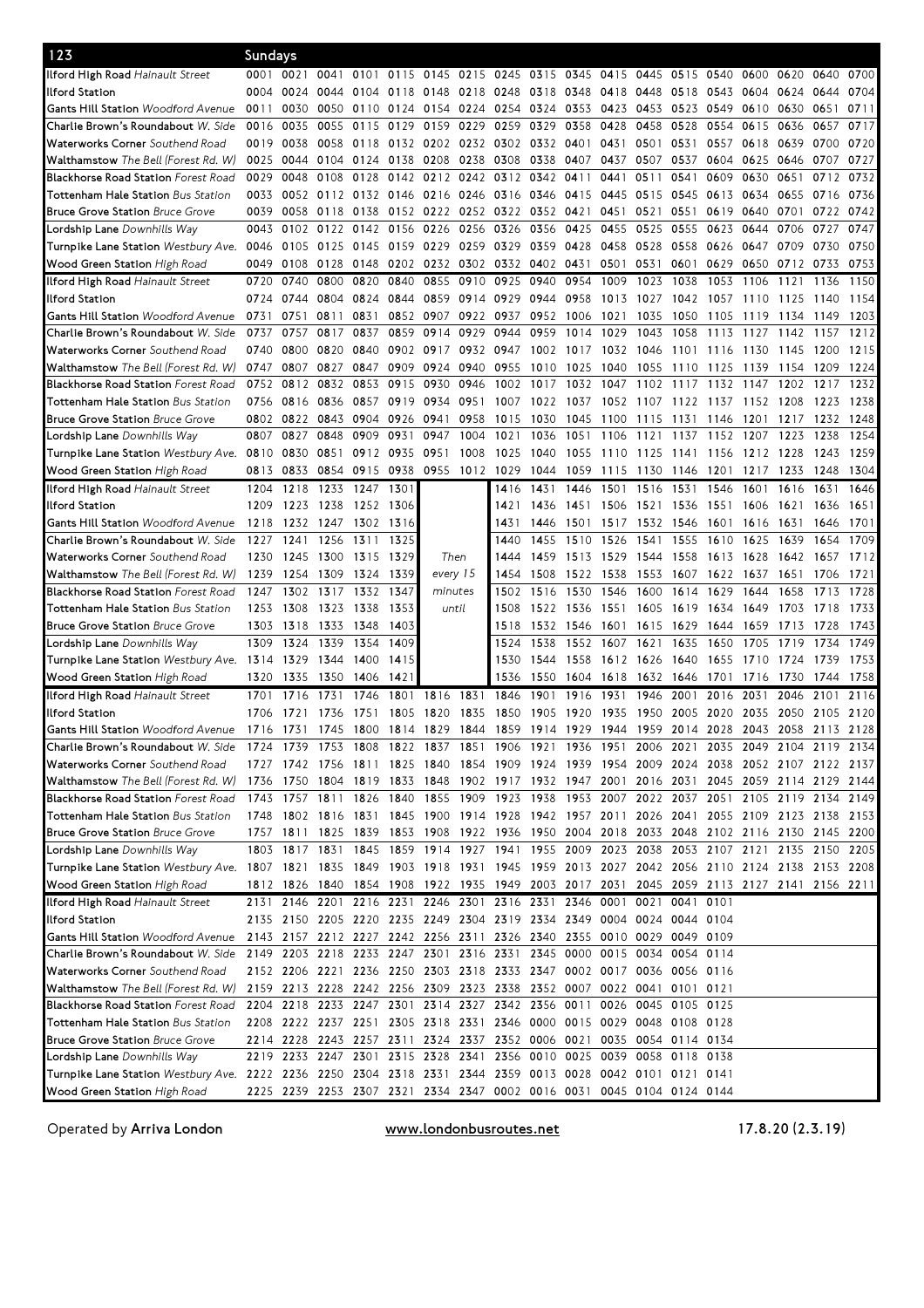123 Wood Green – Tottenham – Ilford

| 123                                                                     |           |      | <b>Mondays to Thursdays</b>             |           |      |           |              |           |                                                                       |              |                     |           |           |      |                                                                                           |      |           |      |
|-------------------------------------------------------------------------|-----------|------|-----------------------------------------|-----------|------|-----------|--------------|-----------|-----------------------------------------------------------------------|--------------|---------------------|-----------|-----------|------|-------------------------------------------------------------------------------------------|------|-----------|------|
| Wood Green Station High Road                                            |           |      | 0500 0515 0530 0545 0555                |           |      | 0604      | 0614         | 0622      | 0630                                                                  | 0638         | 0645                | 0653      | 0700      | 0709 | 0718                                                                                      | 0725 | 0734      | 0744 |
| Turnpike Lane Station Bus Station                                       | 0504      | 0519 | 0534 0549                               |           | 0559 | 0608      | 0618         | 0626 0634 |                                                                       | 0642         | 0649                | 0657      | 0705      | 0714 | 0723                                                                                      | 0730 | 0739      | 0749 |
| Lordship Lane Downhills Way                                             | 0509      | 0524 | 0539                                    | 0554      |      | 0604 0613 | 0623         | 0631      | 0639                                                                  |              | 0647 0654 0702 0711 |           |           | 0720 | 0729                                                                                      | 0736 | 0745      | 0755 |
| <b>Bruce Grove Station Bruce Grove</b>                                  | 0513      | 0528 | 0543                                    | 0558      | 0609 | 0618      | 0628         | 0636      | 0644                                                                  | 0652         | 0659                | 0707      | 0716      | 0726 | 0735                                                                                      | 0743 | 0752      | 0802 |
| <b>Tottenham Hale Station</b> Bus Station                               | 0519      | 0534 | 0549                                    | 0604      | 0615 | 0624      | 0634         | 0642      | 0650                                                                  | 0659         | 0707                | 0715      | 0724      | 0734 | 0744                                                                                      | 0753 | 0803      | 0813 |
| <b>Blackhorse Road Station Forest Road</b>                              | 0522 0537 |      | 0552 0608                               |           | 0619 | 0628      | 0638         | 0646 0654 |                                                                       | 0703         | 0712                | 0720      | 0729      | 0739 | 0749                                                                                      | 0758 | 0808      | 0818 |
| Walthamstow The Bell (Forest Rd. W)                                     | 0526      | 0541 | 0556                                    | 0612      | 0624 | 0633      | 0643         | 0651      | 0700                                                                  | 0709         | 0718                | 0726      | 0736      | 0746 | 0756                                                                                      | 0806 | 0816      | 0826 |
| Waterworks Corner Southend Road                                         | 0533      | 0548 | 0603                                    | 0619      | 0631 | 0641      | 0651         | 0659      | 0709                                                                  | 0718         | 0728                | 0737      | 0747      | 0757 | 0807                                                                                      | 0817 | 0827      | 0837 |
| Charlie Brown's Roundabout W. Side                                      | 0535      | 0550 | 0605 0621                               |           | 0633 | 0643      | 0653         |           | 0702 0712 0721                                                        |              | 0731                | 0740      | 0750      | 0800 | 0810                                                                                      | 0820 | 0830      | 0840 |
| <b>Gants Hill Station</b> Woodford Avenue                               | 0541      | 0557 | 0612                                    | 0628      | 0640 | 0650      | 0701         | 0711      | 0721                                                                  | 0731         | 0741                | 0751      | 0801      | 0811 | 0821                                                                                      | 0831 | 0841      | 0851 |
| Ilford Station                                                          | 0546      | 0602 | 0618                                    | 0634      | 0646 | 0656      | 0708         | 0718      | 0729                                                                  | 0740         | 0750                | 0801      | 0811      | 0821 | 0831                                                                                      | 0841 | 0851      | 0901 |
| <b>Ilford High Road Hainault Street</b>                                 | 0549      | 0605 | 0621                                    | 0637      | 0649 | 0700      | 0712         | 0722      | 0733                                                                  | 0745         | 0755                | 0806      | 0816 0826 |      | 0836                                                                                      | 0846 | 0856      | 0906 |
| Wood Green Station High Road                                            | 0754      | 0803 | 0813                                    | 0823      | 0833 | 0844      | 0854         | 0904      |                                                                       |              | 1044                | 1054      |           |      | 1204                                                                                      | 1214 |           | 1344 |
| Turnpike Lane Station Bus Station                                       | 0759      | 0809 | 0819                                    | 0829      | 0839 | 0850      | 0900         | 0911      |                                                                       |              |                     | 1051 1101 |           |      | 1211                                                                                      | 1221 |           | 1351 |
| Lordship Lane Downhills Way                                             | 0805      | 0815 | 0825                                    | 0835      | 0845 | 0856      | 0906         | 0917      |                                                                       |              | 1057                | 1108      |           |      | 1218                                                                                      | 1228 |           | 1358 |
| <b>Bruce Grove Station Bruce Grove</b>                                  | 0812      | 0822 | 0832                                    | 0842      | 0852 | 0903      | 0913         | 0924      |                                                                       |              | 1104                | 1115      |           |      | 1225                                                                                      | 1235 | Then      | 1405 |
| <b>Tottenham Hale Station</b> Bus Station                               | 0823      | 0833 | 0843                                    | 0853      |      | 0903 0913 | 0923         | 0934      | Then                                                                  |              | 1114                | 1125      | Then      |      | 1235                                                                                      | 1245 | every     | 1415 |
| Blackhorse Road Station Forest Road                                     | 0828      | 0838 | 0848                                    | 0858      | 0908 | 0918      | 0928         | 0939      | every 10                                                              |              | 1119                | 1130      | every 10  |      | 1240                                                                                      | 1250 | 10        | 1420 |
| Walthamstow The Bell (Forest Rd. W)                                     | 0836      | 0846 | 0856                                    | 0906      | 0915 | 0925      | 0935         | 0946      | minutes                                                               |              | 1126                | 1137      | minutes   |      | 1247                                                                                      | 1257 | mins.     | 1427 |
| Waterworks Corner Southend Road                                         | 0847      | 0857 | 0907                                    | 0917      | 0926 | 0936      | 0946         | 0956      |                                                                       | until        | 1136                | 1147      | until     |      | 1257                                                                                      | 1308 | until     | 1438 |
| Charlie Brown's Roundabout W. Side                                      | 0850      | 0900 | 0910                                    | 0920      | 0929 | 0939      | 0949         | 0959      |                                                                       |              | 1139                | 1150      |           |      | 1300                                                                                      | 1311 |           | 1441 |
| <b>Gants Hill Station Woodford Avenue</b>                               | 0901      | 0911 | 0921                                    | 0930      | 0939 | 0948      | 0958         | 1008      |                                                                       |              | 1148                | 1159      |           |      | 1309                                                                                      | 1320 |           | 1450 |
| <b>Ilford Station</b>                                                   | 0911      | 0920 | 0930                                    | 0939      | 0948 | 0957      | 1007         | 1017      |                                                                       |              | 1157                | 1208      |           |      | 1318                                                                                      | 1329 |           | 1459 |
| <b>Ilford High Road Hainault Street</b>                                 | 0916      | 0925 |                                         | 0935 0944 | 0953 | 1002 1012 |              | 1022      |                                                                       |              |                     | 1202 1213 |           |      | 1323                                                                                      | 1334 |           | 1504 |
| Wood Green Station High Road                                            | 1354      | 1404 | 1413                                    | 1422      | 1431 | 1440      | 1450         | 1500      | 1509                                                                  | 1518         | 1528                |           |           | 1638 | 1648                                                                                      | 1658 | 1708      | 1718 |
| Turnpike Lane Station Bus Station                                       | 1401      | 1411 | 1420                                    | 1429      | 1438 | 1447      | 1457         | 1507      | 1516                                                                  | 1526         | 1536                |           |           | 1646 | 1656                                                                                      | 1706 | 1716      | 1726 |
| Lordship Lane Downhills Way                                             | 1408      | 1418 | 1427                                    | 1436      | 1445 | 1454      | 1504         | 1514      | 1523                                                                  | 1533         | 1543                |           |           | 1653 | 1703                                                                                      | 1713 | 1723      | 1733 |
| <b>Bruce Grove Station Bruce Grove</b>                                  | 1415      | 1425 | 1434                                    | 1443      |      | 1452 1502 | 1512         | 1522 1531 |                                                                       | 1541         | 1551                |           |           | 1701 | 1711                                                                                      | 1721 | 1731      | 1741 |
| Tottenham Hale Station Bus Station                                      | 1425      | 1436 | 1445                                    | 1454      |      | 1503 1513 | 1523         |           | 1533 1542                                                             | 1552         | 1602                | Then      |           | 1712 | 1722 1732                                                                                 |      | 1742      | 1752 |
| <b>Blackhorse Road Station Forest Road</b>                              | 1430      | 1441 | 1450                                    | 1459      | 1508 | 1518      | 1528         | 1538      | 1547                                                                  | 1557         | 1608                | every 10  |           | 1718 | 1728                                                                                      | 1738 | 1748      | 1758 |
| Walthamstow The Bell (Forest Rd. W)                                     | 1437      | 1448 | 1457                                    | 1507      | 1517 | 1527      | 1537         | 1547      | 1556                                                                  | 1606         | 1617                | minutes   |           | 1727 | 1737                                                                                      | 1747 | 1757      | 1807 |
| Waterworks Corner Southend Road                                         | 1448      | 1459 | 1508                                    | 1518      | 1529 | 1539      | 1549         | 1559      | 1609                                                                  | 1619         | 1630                | until     |           | 1740 | 1750                                                                                      | 1800 | 1809      | 1818 |
| Charlie Brown's Roundabout W. Side                                      | 1451      | 1502 | 1511                                    | 1521      | 1532 | 1542      | 1552         | 1602      | 1612                                                                  | 1622         | 1633                |           |           | 1743 | 1753                                                                                      | 1803 | 1812      | 1821 |
| <b>Gants Hill Station Woodford Avenue</b>                               | 1500      | 1511 | 1522                                    | 1533      | 1544 | 1554      | 1604         | 1614      | 1624                                                                  | 1634         | 1645                |           |           | 1755 | 1805                                                                                      | 1814 | 1823      | 1832 |
| <b>Ilford Station</b>                                                   | 1510      | 1521 | 1533                                    | 1544      | 1555 | 1605      | 1615         | 1625      | 1635                                                                  | 1645         | 1656                |           |           | 1806 | 1815                                                                                      | 1824 | 1833      | 1842 |
| Ilford High Road Hainault Street                                        | 1515      | 1526 | 1538                                    | 1549      | 1600 | 1610 1620 |              | 1630      | 1640                                                                  | 1650         | 1701                |           |           | 1811 | 1820                                                                                      | 1829 | 1838      | 1847 |
| Wood Green Station High Road                                            | 1728      | 1739 | 1749                                    | 1759      | 1810 | 1820      | 1831         | 1841      | 1851                                                                  | 1901         | 1911                | 1922      | 1933      | 1943 | 1954                                                                                      | 2006 | 2018      | 2030 |
|                                                                         | 1736      | 1747 | 1757                                    | 1807      | 1817 | 1827      |              | 1848      | 1858                                                                  |              | 1918                | 1928      | 1939      | 1949 | 1959                                                                                      | 2011 | 2023      | 2035 |
| <b>Turnpike Lane Station</b> Bus Station<br>Lordship Lane Downhills Way | 1743      | 1754 | 1804 1814 1824 1834                     |           |      |           | 1838<br>1845 | 1855      | 1905                                                                  | 1908<br>1915 | 1925 1935 1946      |           |           |      | 1956 2006 2017                                                                            |      | 2029 2041 |      |
| <b>Bruce Grove Station Bruce Grove</b>                                  | 1751      |      | 1802 1812 1822 1832 1842 1852 1902 1912 |           |      |           |              |           |                                                                       |              |                     |           |           |      | 1922 1932 1942 1952 2002 2012 2023                                                        |      | 2035      | 2047 |
| <b>Tottenham Hale Station</b> Bus Station                               |           |      |                                         |           |      |           |              |           |                                                                       |              |                     |           |           |      | 1802 1812 1822 1832 1842 1852 1902 1911 1921 1931 1941 1951 2000 2010 2020 2031 2043 2055 |      |           |      |
| <b>Blackhorse Road Station Forest Road</b>                              |           |      |                                         |           |      |           |              |           |                                                                       |              |                     |           |           |      | 1808 1818 1828 1838 1847 1857 1907 1916 1926 1936 1946 1956 2005 2015 2025 2036 2047 2059 |      |           |      |
| Walthamstow The Bell (Forest Rd. W)                                     |           |      |                                         |           |      |           |              |           |                                                                       |              |                     |           |           |      | 1817 1827 1837 1846 1855 1905 1915 1923 1933 1943 1953 2003 2012 2021 2031 2042 2053 2105 |      |           |      |
| Waterworks Corner Southend Road                                         |           |      |                                         |           |      |           |              |           |                                                                       |              |                     |           |           |      | 1828 1838 1848 1857 1906 1916 1925 1933 1943 1953 2003 2012 2021 2030 2040 2051 2102 2114 |      |           |      |
| Charlie Brown's Roundabout <i>W. Side</i>                               |           |      |                                         |           |      |           |              |           |                                                                       |              |                     |           |           |      | 1831 1841 1851 1900 1909 1919 1928 1936 1946 1956 2006 2015 2024 2033 2043 2054 2105 2116 |      |           |      |
| <b>Gants Hill Station</b> Woodford Avenue                               |           |      |                                         |           |      |           |              |           |                                                                       |              |                     |           |           |      | 1841 1851 1901 1910 1919 1928 1937 1945 1955 2004 2014 2023 2032 2040 2050 2101 2112 2123 |      |           |      |
| <b>Ilford Station</b>                                                   |           |      |                                         |           |      |           |              |           |                                                                       |              |                     |           |           |      | 1851 1901 1910 1919 1928 1937 1946 1954 2003 2012 2022 2031 2040 2048 2058 2108 2119 2130 |      |           |      |
|                                                                         |           |      |                                         |           |      |           |              |           |                                                                       |              |                     |           |           |      | 1856 1906 1915 1924 1933 1942 1950 1958 2007 2016 2026 2035 2044 2052 2102 2112 2123 2134 |      |           |      |
| Ilford High Road Hainault Street                                        |           |      |                                         |           |      |           |              |           | 2100 2115 2130 2145 2200 2215 2230 2245 2300 2315 2330 2345 0000      |              |                     |           |           |      | 0015 0030                                                                                 |      |           |      |
| Wood Green Station High Road                                            | 2045      |      |                                         |           |      |           |              |           |                                                                       |              |                     |           |           |      |                                                                                           |      | 0045      |      |
| Turnpike Lane Station Bus Station                                       |           |      |                                         |           |      |           |              |           |                                                                       |              |                     |           |           |      | 2050 2105 2120 2135 2150 2205 2220 2235 2249 2304 2319 2334 2349 0004 0019 0034 0049      |      |           |      |
| Lordship Lane Downhills Way                                             |           |      |                                         |           |      |           |              |           |                                                                       |              |                     |           |           |      | 2056 2111 2126 2141 2156 2211 2226 2241 2255 2310 2324 2339 2354 0009 0024 0039 0054      |      |           |      |
| <b>Bruce Grove Station Bruce Grove</b>                                  |           |      |                                         |           |      |           |              |           |                                                                       |              |                     |           |           |      | 2102 2116 2131 2146 2201 2216 2231 2246 2300 2315 2329 2343 2358 0013 0028 0043 0058      |      |           |      |
| <b>Tottenham Hale Station</b> Bus Station                               |           |      |                                         |           |      |           |              |           |                                                                       |              |                     |           |           |      | 2109 2123 2138 2153 2208 2223 2238 2252 2306 2321 2335 2349 0004 0019 0034 0049 0104      |      |           |      |
| <b>Blackhorse Road Station Forest Road</b>                              |           |      |                                         |           |      |           |              |           |                                                                       |              |                     |           |           |      | 2113 2127 2142 2157 2212 2227 2242 2256 2310 2325 2339 2353 0008 0023 0038 0053 0108      |      |           |      |
| Walthamstow The Bell (Forest Rd. W)                                     |           |      |                                         |           |      |           |              |           | 2119 2133 2148 2203 2218 2233 2247 2301 2315 2330 2344 2358 0013 0028 |              |                     |           |           |      | 0043 0058                                                                                 |      | 0113      |      |
| Waterworks Corner Southend Road                                         |           |      |                                         |           |      |           |              |           |                                                                       |              |                     |           |           |      | 2128 2142 2156 2211 2226 2241 2255 2309 2323 2337 2351 0005 0020 0035 0049 0104 0119      |      |           |      |
| Charlie Brown's Roundabout <i>W. Side</i>                               |           |      |                                         |           |      |           |              |           |                                                                       |              |                     |           |           |      | 2130 2144 2158 2213 2228 2243 2257 2311 2325 2339 2353 0007 0022 0037 0051 0106 0121      |      |           |      |
| <b>Gants Hill Station</b> Woodford Avenue                               |           |      |                                         |           |      |           |              |           |                                                                       |              |                     |           |           |      | 2137 2151 2205 2219 2234 2249 2303 2317 2331 2345 2359 0013 0027 0042 0056 0111 0126      |      |           |      |
| <b>Ilford Station</b>                                                   |           |      |                                         |           |      |           |              |           |                                                                       |              |                     |           |           |      | 2144 2158 2212 2226 2240 2255 2309 2323 2337 2351 0005 0019 0033 0047 0101 0116 0131      |      |           |      |
| Ilford High Road Hainault Street                                        |           |      |                                         |           |      |           |              |           |                                                                       |              |                     |           |           |      | 2148 2202 2216 2230 2244 2258 2312 2326 2340 2354 0008 0022 0036 0050 0104 0119 0134      |      |           |      |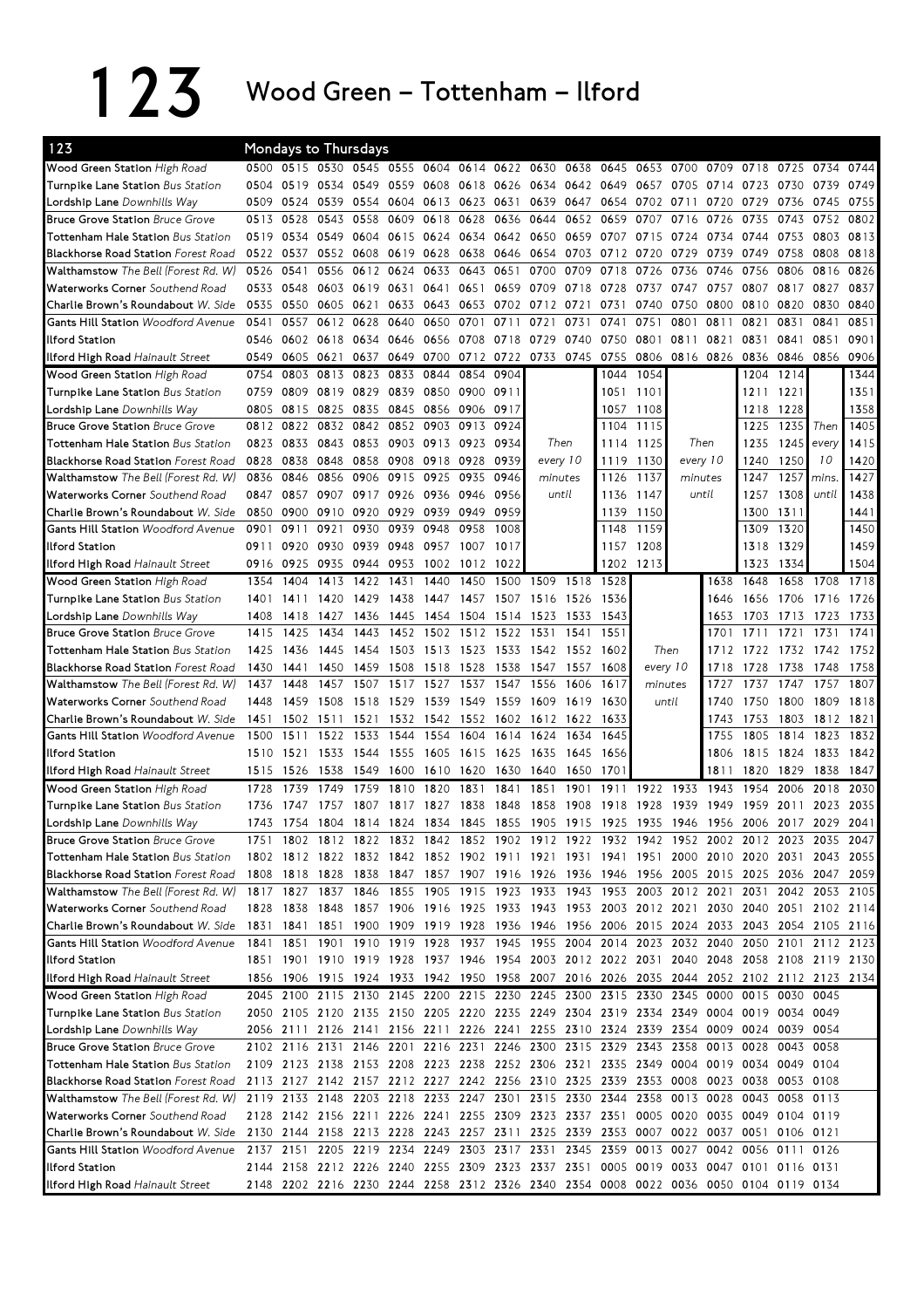| 123                                        | Fridays |           |                     |                          |      |                |      |           |                                                                                                                                      |      |      |         |           |      |                                                                                           |           |                     |      |
|--------------------------------------------|---------|-----------|---------------------|--------------------------|------|----------------|------|-----------|--------------------------------------------------------------------------------------------------------------------------------------|------|------|---------|-----------|------|-------------------------------------------------------------------------------------------|-----------|---------------------|------|
| <b>Wood Green Station</b> High Road        | 0500    | 0515      | 0530                | 0545                     | 0555 | 0604           | 0614 | 0622      | 0630                                                                                                                                 | 0638 | 0645 | 0653    | 0700      | 0709 | 0718                                                                                      | 0725      | 0734                | 0744 |
| <b>Turnpike Lane Station</b> Bus Station   | 0504    | 0519      | 0534 0549           |                          | 0559 | 0608           | 0618 | 0626      | 0634                                                                                                                                 | 0642 | 0649 | 0657    | 0705      | 0714 | 0723                                                                                      | 0730      | 0739                | 0749 |
| <b>Lordship Lane</b> Downhills Way         | 0509    | 0524      | 0539                | 0554                     | 0604 | 0613           | 0623 | 0631      | 0639                                                                                                                                 | 0647 | 0654 | 0702    | 0711      | 0720 | 0729                                                                                      | 0736      | 0745                | 0755 |
| <b>Bruce Grove Station Bruce Grove</b>     | 0513    | 0528      | 0543                | 0558                     | 0608 | 0618           | 0628 | 0636      | 0644                                                                                                                                 | 0652 | 0659 | 0707    | 0716      | 0726 | 0735                                                                                      | 0743      | 0752                | 0802 |
| <b>Tottenham Hale Station Bus Station</b>  | 0519    | 0534      | 0549 0604           |                          |      | 0614 0624      | 0634 | 0642 0650 |                                                                                                                                      | 0659 | 0707 | 0715    | 0724      | 0734 | 0744                                                                                      | 0753      | 0803                | 0813 |
| <b>Blackhorse Road Station</b> Forest Road | 0522    | 0537      | 0552 0608           |                          | 0618 | 0628           | 0638 | 0646      | 0654                                                                                                                                 | 0703 | 0712 | 0720    | 0729      | 0739 | 0749                                                                                      | 0758      | 0808                | 0818 |
| <b>Walthamstow</b> The Bell (Forest Rd. W) | 0526    | 0541      |                     | 0556 0612                | 0623 | 0633           | 0643 | 0651      | 0700                                                                                                                                 | 0709 | 0718 | 0726    | 0736      | 0746 | 0756                                                                                      | 0806      | 0816                | 0826 |
| Waterworks Corner Southend Road            | 0533    | 0548      | 0603 0619           |                          | 0631 | 0641           | 0651 | 0659      | 0709                                                                                                                                 | 0718 | 0728 | 0737    | 0747      | 0757 | 0807                                                                                      | 0817      | 0827                | 0837 |
| Charlie Brown's Roundabout W. Side         | 0535    | 0550      | 0605 0621           |                          | 0633 | 0643           | 0653 | 0702      | 0712                                                                                                                                 | 0721 | 0731 | 0740    | 0750      | 0800 | 0810                                                                                      | 0820      | 0830                | 0840 |
| <b>Gants Hill Station</b> Woodford Avenue  | 0541    | 0557      | 0612                | 0628                     | 0640 | 0650           | 0701 | 0711      | 0721                                                                                                                                 | 0731 | 0741 | 0751    | 0801      | 0811 | 0821                                                                                      | 0831      | 0841                | 0851 |
| llford Station                             | 0546    |           | 0602 0618 0634      |                          | 0646 | 0656           | 0708 | 0718 0729 |                                                                                                                                      | 0740 | 0750 | 0801    | 0811      | 0821 | 0831                                                                                      | 0841      | 0851                | 0901 |
| <b>Ilford High Road</b> Hainault Street    | 0549    | 0605      | 0621                | 0637                     | 0649 |                |      |           | 0700 0712 0722 0733 0745                                                                                                             |      | 0755 | 0806    | 0816 0826 |      | 0836                                                                                      | 0846      | 0856                | 0906 |
| Wood Green Station High Road               | 0754    | 0803      | 0813                | 0823                     | 0833 | 0844           | 0854 | 0904      |                                                                                                                                      |      | 1044 | 1054    |           |      | 1204                                                                                      | 1214      |                     | 1344 |
| Turnpike Lane Station Bus Station          | 0759    | 0809      | 0819 0829           |                          | 0839 | 0850           | 0900 | 0911      |                                                                                                                                      |      | 1051 | 1101    |           |      | 1211                                                                                      | 1221      |                     | 1351 |
| Lordship Lane Downhills Way                | 0805    | 0815      | 0825                | 0835                     | 0845 | 0856 0906      |      | 0917      |                                                                                                                                      |      | 1057 | 1108    |           |      | 1218                                                                                      | 1228      |                     | 1358 |
| <b>Bruce Grove Station Bruce Grove</b>     | 0812    | 0822      |                     | 0832 0842                | 0852 | 0903           | 0913 | 0924      |                                                                                                                                      |      | 1104 | 1115    |           |      | 1225                                                                                      | 1235      | Then                | 1405 |
| <b>Tottenham Hale Station</b> Bus Station  | 0823    | 0833      | 0843 0853           |                          |      | 0903 0913 0923 |      | 0934      | Then                                                                                                                                 |      | 1114 | 1125    | Then      |      | 1235                                                                                      | 1245      | every               | 1415 |
| <b>Blackhorse Road Station</b> Forest Road | 0828    | 0838      | 0848                | 0858                     |      | 0908 0918 0928 |      | 0939      | every 10                                                                                                                             |      | 1119 | 1130    | every 10  |      | 1240                                                                                      | 1250      | 10                  | 1420 |
| <b>Walthamstow</b> The Bell (Forest Rd. W) | 0836    | 0846      | 0856                | 0906                     | 0915 | 0925           | 0935 | 0946      | minutes                                                                                                                              |      | 1126 | 1137    | minutes   |      | 1247                                                                                      | 1257      | mins.               | 1427 |
| <b>Waterworks Corner</b> Southend Road     | 0847    | 0857      | 0907                | 0917                     | 0926 | 0936           | 0946 | 0956      | until                                                                                                                                |      | 1136 | 1147    | until     |      | 1257                                                                                      | 1308      | until               | 1438 |
| Charlie Brown's Roundabout <i>W. Side</i>  | 0850    | 0900      | 0910 0920           |                          | 0929 | 0939           | 0949 | 0959      |                                                                                                                                      |      | 1139 | 1150    |           |      | 1300                                                                                      | 1311      |                     | 1441 |
| Gants Hill Station Woodford Avenue         | 0901    | 0911      | 0921                | 0930                     | 0939 | 0948           | 0958 | 1008      |                                                                                                                                      |      | 1148 | 1159    |           |      | 1309                                                                                      | 1320      |                     | 1450 |
| llford Station                             | 0911    | 0920      | 0930                | 0939                     | 0948 | 0957           | 1007 | 1017      |                                                                                                                                      |      | 1157 | 1208    |           |      | 1318                                                                                      | 1329      |                     | 1459 |
| <b>Ilford High Road</b> Hainault Street    | 0916    | 0925      |                     | 0935 0944                | 0953 | 1002           | 1012 | 1022      |                                                                                                                                      |      | 1202 | 1213    |           |      | 1323                                                                                      | 1334      |                     | 1504 |
| Wood Green Station High Road               | 1354    | 1404      | 1413                | 1422                     | 1431 | 1440           | 1450 | 1500      | 1509                                                                                                                                 | 1518 | 1528 |         |           | 1638 | 1648                                                                                      | 1658      | 1708                | 1718 |
| Turnpike Lane Station Bus Station          | 1401    | 1411      | 1420                | 1429                     | 1438 | 1447           | 1457 |           | 1507 1516                                                                                                                            | 1526 | 1536 |         |           | 1646 | 1656                                                                                      | 1706      | 1716                | 1726 |
| Lordship Lane Downhills Way                | 1408    | 1418      | 1427                | 1436                     | 1445 | 1454           | 1504 | 1514      | 1523                                                                                                                                 | 1533 | 1543 |         |           | 1653 | 1703                                                                                      | 1713      | 1723                | 1733 |
| <b>Bruce Grove Station Bruce Grove</b>     | 1415    | 1425      | 1434                | 1443                     | 1452 | 1502           | 1512 | 1522      | 1531                                                                                                                                 | 1541 | 1551 |         |           | 1701 | 1711                                                                                      | 1721      | 1731                | 1741 |
| <b>Tottenham Hale Station</b> Bus Station  | 1425    | 1436      | 1445                | 1454                     | 1503 | 1513           | 1523 | 1533 1542 |                                                                                                                                      | 1552 | 1602 | Then    |           | 1712 | 1722                                                                                      | 1732 1742 |                     | 1752 |
| <b>Blackhorse Road Station Forest Road</b> | 1430    | 1441      | 1450                | 1459                     | 1508 | 1518           | 1528 | 1538      | 1547                                                                                                                                 | 1557 | 1608 |         | every 10  | 1718 | 1728                                                                                      | 1738      | 1748                | 1758 |
| <b>Walthamstow</b> The Bell (Forest Rd. W) | 1437    | 1448      | 1457                | 1507                     | 1517 | 1527           | 1537 | 1547      | 1556                                                                                                                                 | 1606 | 1617 | minutes |           | 1727 | 1737                                                                                      | 1747      | 1757                | 1807 |
| <b>Waterworks Corner</b> Southend Road     | 1448    | 1459      | 1508                | 1518                     | 1529 | 1539           | 1549 | 1559 1609 |                                                                                                                                      | 1619 | 1630 | until   |           | 1740 | 1750                                                                                      | 1800      | 1809                | 1818 |
| Charlie Brown's Roundabout <i>W. Side</i>  | 1451    | 1502      | 1511                | 1521                     | 1532 | 1542           | 1552 | 1602      | 1612                                                                                                                                 | 1622 | 1633 |         |           | 1743 | 1753                                                                                      | 1803      | 1812                | 1821 |
| <b>Gants Hill Station</b> Woodford Avenue  | 1500    | 1511      | 1522                | 1533                     | 1544 | 1554           | 1604 | 1614      | 1624                                                                                                                                 | 1634 | 1645 |         |           | 1755 | 1805                                                                                      | 1814      | 1823                | 1832 |
| llford Station                             | 1510    | 1521      | 1533                | 1544                     | 1555 | 1605           | 1615 | 1625      | 1635                                                                                                                                 | 1645 | 1656 |         |           | 1806 | 1815                                                                                      | 1824      | 1833                | 1842 |
| <b>Ilford High Road</b> Hainault Street    | 1515    | 1526      | 1538                | 1549                     | 1600 | 1610           | 1620 | 1630      | 1640                                                                                                                                 | 1650 | 1701 |         |           | 1811 | 1820                                                                                      | 1829      | 1838                | 1847 |
| Wood Green Station High Road               | 1728    | 1739      | 1749                | 1759                     | 1810 | 1820           | 1831 | 1841      | 1851                                                                                                                                 | 1901 | 1911 | 1922    | 1933      | 1943 | 1954                                                                                      | 2006      | 2018                | 2030 |
| Turnpike Lane Station Bus Station          | 1736    | 1747      | 1757                | 1807                     | 1817 | 1827           | 1838 | 1848      | 1858                                                                                                                                 | 1908 | 1918 | 1928    | 1939      | 1949 | 2000                                                                                      | 2011      | 2023                | 2035 |
| Lordship Lane Downhills Way                |         | 1743 1754 |                     | 1804 1814 1824 1834 1845 |      |                |      |           |                                                                                                                                      |      |      |         |           |      | 1855 1905 1915 1925 1935 1946 1956 2006 2017 2029 2041                                    |           |                     |      |
| <b>Bruce Grove Station Bruce Grove</b>     | 1751    |           |                     |                          |      |                |      |           |                                                                                                                                      |      |      |         |           |      | 1802 1812 1822 1832 1842 1852 1902 1912 1922 1932 1942 1952 2002 2012 2023 2035 2047      |           |                     |      |
| <b>Tottenham Hale Station</b> Bus Station  |         |           |                     |                          |      |                |      |           |                                                                                                                                      |      |      |         |           |      | 1802 1812 1822 1832 1842 1852 1902 1911 1921 1931 1941 1951 2000 2010 2020 2031 2043 2055 |           |                     |      |
| <b>Blackhorse Road Station Forest Road</b> |         |           |                     |                          |      |                |      |           |                                                                                                                                      |      |      |         |           |      | 1808 1818 1828 1838 1847 1857 1907 1916 1926 1936 1946 1956 2005 2015 2025 2036 2047 2059 |           |                     |      |
| Walthamstow The Bell (Forest Rd. W)        |         |           | 1817 1827 1837 1846 |                          |      |                |      |           | 1855 1905 1915 1923 1933 1943 1953 2003 2012 2021                                                                                    |      |      |         |           |      |                                                                                           |           | 2031 2042 2053 2105 |      |
| Waterworks Corner Southend Road            |         |           |                     |                          |      |                |      |           |                                                                                                                                      |      |      |         |           |      | 1828 1838 1848 1857 1906 1916 1925 1933 1943 1953 2003 2012 2021 2030 2040 2051 2102 2114 |           |                     |      |
| Charlie Brown's Roundabout W. Side         |         |           |                     |                          |      |                |      |           |                                                                                                                                      |      |      |         |           |      | 1831 1841 1851 1900 1909 1919 1928 1936 1946 1956 2006 2015 2024 2033 2043 2054 2105 2116 |           |                     |      |
| <b>Gants Hill Station</b> Woodford Avenue  |         |           |                     |                          |      |                |      |           |                                                                                                                                      |      |      |         |           |      | 1841 1851 1901 1910 1919 1928 1937 1945 1955 2004 2014 2023 2032 2040 2050 2101 2112 2123 |           |                     |      |
| llford Station                             |         |           |                     |                          |      |                |      |           |                                                                                                                                      |      |      |         |           |      | 1851 1901 1910 1919 1928 1937 1946 1954 2003 2012 2022 2031 2040 2048 2058 2108 2119 2130 |           |                     |      |
| Ilford High Road Hainault Street           |         |           |                     |                          |      |                |      |           |                                                                                                                                      |      |      |         |           |      | 1856 1906 1915 1924 1933 1942 1950 1958 2007 2016 2026 2035 2044 2052 2102 2112 2123 2134 |           |                     |      |
| Wood Green Station High Road               |         |           |                     |                          |      |                |      |           | 2045 2100 2115 2130 2145 2200 2215 2230 2245 2300 2315 2330 2345                                                                     |      |      |         |           |      |                                                                                           |           |                     |      |
| Turnpike Lane Station Bus Station          |         |           |                     |                          |      |                |      |           | 2050 2105 2120 2135 2150 2205 2220 2235 2249 2304 2319 2334 2349                                                                     |      |      |         |           |      |                                                                                           |           |                     |      |
|                                            |         |           |                     |                          |      |                |      |           |                                                                                                                                      |      |      |         |           |      |                                                                                           |           |                     |      |
| Lordship Lane Downhills Way                |         |           |                     |                          |      |                |      |           | 2056 2111 2126 2141 2156 2211 2226 2241 2255 2310 2324 2339 2354<br>2102 2116 2131 2146 2201 2216 2231 2246 2300 2315 2329 2343 2358 |      |      |         |           |      |                                                                                           |           |                     |      |
| <b>Bruce Grove Station Bruce Grove</b>     |         |           |                     |                          |      |                |      |           |                                                                                                                                      |      |      |         |           |      |                                                                                           |           |                     |      |
| Tottenham Hale Station Bus Station         |         |           |                     |                          |      |                |      |           | 2109 2123 2138 2153 2208 2223 2238 2252 2306 2321 2335 2349 0004                                                                     |      |      |         |           |      |                                                                                           |           |                     |      |
| <b>Blackhorse Road Station Forest Road</b> |         |           |                     |                          |      |                |      |           | 2113 2127 2142 2157 2212 2227 2242 2256 2310 2325 2339 2353 0008                                                                     |      |      |         |           |      |                                                                                           |           |                     |      |
| Walthamstow The Bell (Forest Rd. W)        |         |           |                     |                          |      |                |      |           | 2119 2133 2148 2203 2218 2233 2247 2301 2315 2330 2344 2358 0013                                                                     |      |      |         |           |      |                                                                                           |           |                     |      |
| Waterworks Corner Southend Road            |         |           |                     |                          |      |                |      |           | 2128 2142 2156 2211 2226 2241 2255 2309 2323 2337 2351 0005 0020                                                                     |      |      |         |           |      |                                                                                           |           |                     |      |
| Charlie Brown's Roundabout W. Side         |         |           |                     |                          |      |                |      |           | 2130 2144 2158 2213 2228 2243 2257 2311 2325 2339 2353 0007 0022                                                                     |      |      |         |           |      |                                                                                           |           |                     |      |
| Gants Hill Station Woodford Avenue         |         |           |                     |                          |      |                |      |           | 2137 2151 2205 2219 2234 2249 2303 2317 2331 2345 2359 0013 0027                                                                     |      |      |         |           |      |                                                                                           |           |                     |      |
| llford Station                             |         |           |                     |                          |      |                |      |           | 2144 2158 2212 2226 2240 2255 2309 2323 2337 2351 0005 0019 0033                                                                     |      |      |         |           |      |                                                                                           |           |                     |      |
| <b>Ilford High Road</b> Hainault Street    |         |           |                     |                          |      |                |      |           | 2148 2202 2216 2230 2244 2258 2312 2326 2340 2354 0008 0022 0036                                                                     |      |      |         |           |      |                                                                                           |           |                     |      |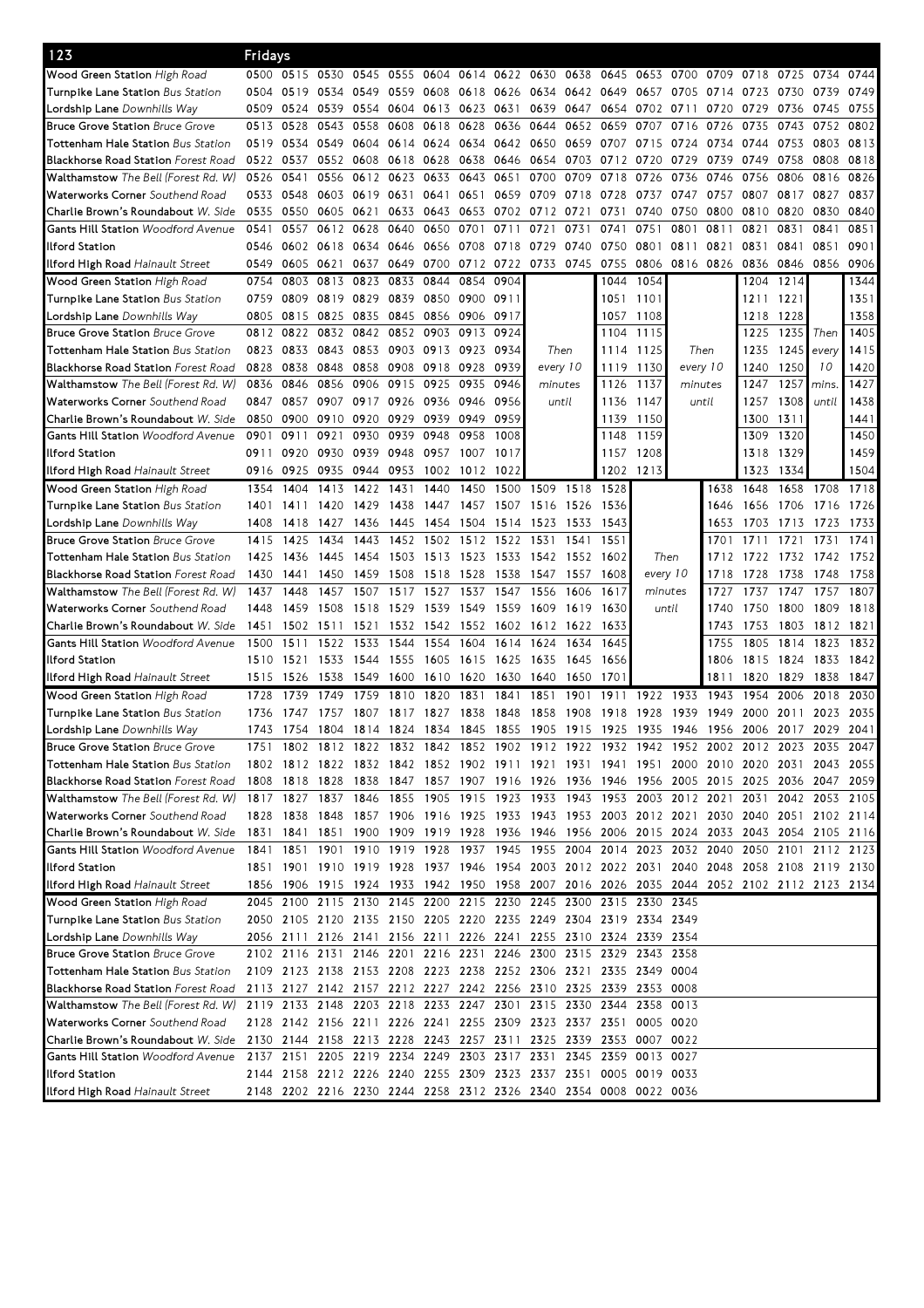| 123                                        | Saturdays                                                                                 |                     |              |              |      |                |                     |                |                |      |           |                                                                                           |           |           |              |           |           |           |
|--------------------------------------------|-------------------------------------------------------------------------------------------|---------------------|--------------|--------------|------|----------------|---------------------|----------------|----------------|------|-----------|-------------------------------------------------------------------------------------------|-----------|-----------|--------------|-----------|-----------|-----------|
| <b>Wood Green Station</b> High Road        |                                                                                           | 0000 0015 0030      |              | 0045         | 0110 | 0140           | 0210 0240           |                | 0310 0340      |      | 0410      | 0440                                                                                      | 0500      | 0520      | 0539         | 0558      | 0616      | 0635      |
| <b>Turnpike Lane Station</b> Bus Station   | 0004                                                                                      | 0019                |              | 0034 0049    |      | 0114 0144      | 0214                |                | 0244 0314 0344 |      | 0414      | 0444                                                                                      | 0504      |           | 0524 0543    | 0602      | 0620      | 0639      |
| Lordship Lane Downhills Way                | 0009                                                                                      | 0024                | 0039         | 0054         | 0119 | 0149           | 0219                | 0249           | 0319 0348      |      | 0418      | 0448                                                                                      | 0509      | 0529      | 0548         | 0607      | 0625      | 0644      |
| <b>Bruce Grove Station Bruce Grove</b>     | 0013                                                                                      | 0028                | 0043         | 0058         | 0123 | 0153           | 0223                | 0253           | 0323           | 0352 | 0422      | 0452                                                                                      | 0513      | 0533      | 0552         | 0611      | 0629      | 0649      |
| <b>Tottenham Hale Station</b> Bus Station  | 0019                                                                                      | 0034                | 0049         | 0104         | 0129 | 0159           | 0229                | 0259           | 0329           | 0358 | 0428      | 0458                                                                                      | 0519      | 0539      | 0558         | 0617      | 0635      | 0655      |
| <b>Blackhorse Road Station Forest Road</b> | 0023                                                                                      | 0038                |              | 0053 0108    | 0133 | 0202           | 0232                | 0302           | 0332           | 0401 | 0431      | 0501                                                                                      | 0522      | 0542      | 0601         | 0620      | 0639      | 0659      |
| Walthamstow The Bell (Forest Rd. W)        | 0028                                                                                      | 0043                | 0058         | 0112         | 0137 | 0206           | 0236                | 0306           | 0336           | 0405 | 0435      | 0505                                                                                      | 0526      | 0546      | 0606         | 0625      | 0644      | 0704      |
| Waterworks Corner Southend Road            | 0035                                                                                      | 0050                | 0105         | 0119         | 0143 | 0212           | 0242                |                | 0312 0342      | 0411 | 0441      | 0511                                                                                      | 0532      | 0553      | 0613         | 0632      | 0652      | 0712      |
| <b>Charlie Brown's Roundabout</b> W. Side  | 0037                                                                                      | 0052                | 0107         | 0121         | 0145 | 0214           | 0244                | 0314           | 0344           | 0413 | 0443      | 0513                                                                                      | 0534      | 0555      | 0615         | 0635      | 0655      | 0715      |
| <b>Gants Hill Station</b> Woodford Avenue  | 0042                                                                                      | 0057                |              | 0112 0126    | 0150 |                | 0219 0249           | 0319           | 0349           | 0418 | 0448      | 0518                                                                                      | 0540      | 0601      | 0621         | 0642      | 0702      | 0722      |
|                                            |                                                                                           |                     |              |              |      |                |                     |                |                |      |           |                                                                                           |           |           |              |           |           |           |
| llford Station                             | 0048                                                                                      | 0103                | 0118 0132    |              |      | 0156 0225 0254 |                     | 0324           | 0354           | 0423 | 0453      | 0523                                                                                      | 0545      | 0606      | 0627         | 0648      | 0708      | 0728      |
| <b>Ilford High Road</b> Hainault Street    | 0051                                                                                      | 0106                | 0121         | 0135         |      |                | 0159 0228 0257 0327 |                | 0357           | 0426 | 0456      | 0526                                                                                      | 0548      | 0609      | 0630         | 0651      | 0711      | 0731      |
| Wood Green Station High Road               | 0655                                                                                      | 0715                | 0735         | 0755         | 0810 | 0824           | 0837                | 0851           | 0901           | 0910 | 0919      | 0928                                                                                      | 0937      | 0946      | 0955         | 1005      | 1014      | 1024      |
| Turnpike Lane Station Bus Station          | 0659                                                                                      | 0719                | 0739         | 0759         |      | 0814 0828      | 0842                | 0856 0906      |                | 0915 | 0924      | 0933                                                                                      | 0942 0951 |           | 1001         | 1011      | 1020      | 1030      |
| <b>Lordship Lane</b> Downhills Way         | 0704                                                                                      | 0724                | 0744         | 0804         | 0819 | 0834           | 0848                |                | 0902 0912      | 0921 | 0930      | 0939                                                                                      | 0948      | 0957      | 1007         | 1017      | 1026      | 1036      |
| <b>Bruce Grove Station Bruce Grove</b>     | 0709                                                                                      | 0729                | 0749         | 0809         | 0824 | 0839           | 0853                | 0908           | 0918           | 0927 | 0936      | 0945                                                                                      | 0954      | 1003      | 1013         | 1023      | 1033      | 1043      |
| <b>Tottenham Hale Station</b> Bus Station  | 0715                                                                                      | 0735                | 0755 0816    |              | 0831 | 0846           | 0901                | 0916 0926      |                | 0935 | 0944 0953 |                                                                                           | 1002      |           | 1012 1022    | 1032      | 1042      | 1052      |
| <b>Blackhorse Road Station</b> Forest Road | 0719                                                                                      | 0739                |              | 0759 0820    | 0835 | 0850           | 0905                | 0920           | 0930           | 0939 | 0948      | 0957                                                                                      | 1007      | 1017      | 1027         | 1037      | 1047      | 1057      |
| Walthamstow The Bell (Forest Rd. W)        | 0724                                                                                      | 0744                | 0804         | 0825         | 0841 | 0856           | 0911                | 0926           | 0936           | 0945 | 0954      | 1004                                                                                      | 1014      | 1024      | 1034         | 1044      | 1054      | 1104      |
| Waterworks Corner Southend Road            | 0732                                                                                      | 0752                | 0812 0833    |              | 0849 | 0905           | 0920                | 0935           | 0945           | 0954 | 1004      | 1014                                                                                      | 1024      | 1034      | 1044         | 1054      | 1104      | 1114      |
| Charlie Brown's Roundabout <i>W. Side</i>  | 0735                                                                                      | 0755                | 0815         | 0836         |      | 0852 0908      | 0923                | 0938           | 0948           | 0957 | 1007      | 1017                                                                                      | 1027      | 1037      | 1047         | 1057      | 1107      | 1117      |
| <b>Gants Hill Station Woodford Avenue</b>  | 0743                                                                                      | 0803                | 0823         | 0844         | 0900 | 0916           | 0931                | 0946           | 0957           | 1006 | 1016      | 1026                                                                                      | 1036      | 1046      | 1056         | 1107      | 1117      | 1127      |
| llford Station                             | 0749                                                                                      | 0809                | 0830 0851    |              | 0908 | 0924           | 0939                | 0954           | 1005           | 1015 | 1025      | 1035                                                                                      | 1045      | 1055      | 1105         | 1116      | 1126      | 1137      |
| <b>Ilford High Road</b> Hainault Street    | 0752                                                                                      | 0813                | 0834         | 0855         |      | 0912 0928      | 0943                | 0958           | 1009           |      | 1019 1029 | 1039                                                                                      | 1049      | 1059      | 1109         | 1120 1130 |           | 1141      |
| Wood Green Station High Road               | 1034                                                                                      | 1044                | 1054         | 1103         | 1113 | 1123           | 1133                | 1143           | 1153           | 1203 |           | 1343                                                                                      | 1353      | 1403      | 1413         | 1423      |           | 1643      |
| Turnpike Lane Station Bus Station          | 1040                                                                                      | 1050                | 1100         | 1109         | 1119 | 1129           | 1140                | 1151 1201      |                | 1210 |           | 1350                                                                                      | 1401      | 1411 1421 |              | 1431      |           | 1651      |
| Lordship Lane Downhills Way                | 1046                                                                                      | 1056                | 1106         | 1115         | 1126 | 1136           | 1147                | 1158           | 1208           | 1217 |           | 1357                                                                                      | 1408      | 1418 1428 |              | 1438      |           | 1658      |
| <b>Bruce Grove Station Bruce Grove</b>     | 1053                                                                                      | 1103                | 1113         | 1122         | 1133 | 1144           | 1155                | 1206           | 1216           | 1225 | Then      | 1405                                                                                      | 1416      | 1426      | 1436         | 1446      | Then      | 1706      |
| <b>Tottenham Hale Station</b> Bus Station  | 1102                                                                                      | 1112                | 1122         | 1132         | 1143 | 1154           | 1205                | 1217           | 1227           | 1236 | every     | 1416                                                                                      | 1427      | 1437      | 1447         | 1457      | every     | 1717      |
| <b>Blackhorse Road Station Forest Road</b> | 1107                                                                                      | 1117                | 1127         | 1137         | 1148 | 1159           | 1210                | 1222           | 1232           | 1241 | 10        | 1421                                                                                      | 1432      | 1442      | 1452         | 1502      | 10        | 1722      |
| <b>Walthamstow</b> The Bell (Forest Rd. W) | 1114                                                                                      | 1124                | 1134         | 1144         | 1155 | 1206           | 1218                | 1230           | 1240           | 1249 | mins.     | 1429                                                                                      | 1440      | 1450      | 1500         | 1510      | mins.     | 1730      |
| Waterworks Corner Southend Road            | 1124                                                                                      | 1134                | 1144         | 1154         | 1205 | 1217           | 1229                | 1241 1251      |                | 1300 | until     | 1440                                                                                      | 1451      | 1501 1511 |              | 1520      | until     | 1740      |
|                                            | 1127                                                                                      |                     |              |              | 1208 | 1220           | 1232                | 1244           | 1254           | 1303 |           | 1443                                                                                      | 1454      |           |              | 1523      |           | 1743      |
| Charlie Brown's Roundabout W. Side         | 1137                                                                                      | 1137                | 1147<br>1158 | 1157<br>1208 | 1219 | 1231           | 1243                | 1255           | 1305           | 1314 |           | 1454                                                                                      | 1504      | 1504      | 1514<br>1524 | 1533      |           | 1753      |
| Gants Hill Station Woodford Avenue         |                                                                                           | 1148                |              |              |      |                |                     |                |                |      |           |                                                                                           |           | 1514      |              |           |           |           |
| llford Station                             | 1147                                                                                      | 1159                | 1209         | 1219         | 1230 | 1242           | 1254                | 1306 1317      |                | 1326 |           | 1506                                                                                      | 1516 1526 |           | 1535         | 1544      |           | 1804      |
| <b>Ilford High Road</b> Hainault Street    | 1152                                                                                      | 1204                | 1214         | 1224         | 1235 | 1247           | 1259                | 1311           | 1322           | 1331 |           | 1511                                                                                      | 1521      | 1531      | 1540         | 1549      |           | 1809      |
| Wood Green Station High Road               | 1653                                                                                      | 1703                | 1713         | 1724         | 1734 | 1744           | 1754                | 1804           | 1814           | 1824 | 1834      | 1845                                                                                      | 1856      | 1907      | 1918         | 1930      | 1942      | 1954      |
| <b>Turnpike Lane Station</b> Bus Station   | 1701                                                                                      | 1711                | 1721         | 1731         | 1741 | 1751           | 1801                | 1811           | 1821           | 1831 | 1841      | 1852                                                                                      | 1903      | 1914      | 1924         | 1936      | 1948      | 2000      |
| <b>Lordship Lane</b> Downhills Way         | 1708                                                                                      | 1718 1728 1738      |              |              |      | 1748 1758 1808 |                     | 1818 1828 1838 |                |      |           | 1848 1859 1910 1921 1931 1943 1955 2007                                                   |           |           |              |           |           |           |
| <b>Bruce Grove Station Bruce Grove</b>     | 1716                                                                                      | $\frac{1}{17}$      | 1736         | 1746         | 1756 | 1806 1815      |                     | 1825 1835      |                | 1845 | 1855      | 1906                                                                                      | 1917      | 1928      | 1938         | 1950      | 2002 2013 |           |
| <b>Tottenham Hale Station</b> Bus Station  |                                                                                           |                     |              |              |      |                |                     |                |                |      |           | 1727 1737 1746 1756 1806 1816 1825 1834 1844 1854 1904 1915 1926 1937 1947 1959 2011 2022 |           |           |              |           |           |           |
| <b>Blackhorse Road Station Forest Road</b> |                                                                                           |                     |              |              |      |                |                     |                |                |      |           | 1732 1742 1751 1801 1811 1821 1830 1839 1849 1859 1909 1920 1931 1942 1952 2004 2015 2026 |           |           |              |           |           |           |
| Walthamstow The Bell (Forest Rd. W)        |                                                                                           | 1740 1750 1759 1809 |              |              |      |                | 1818 1828 1837      |                |                |      |           | 1846 1856 1906 1916 1927 1938                                                             |           | 1949      | 1959 2011    |           |           | 2022 2033 |
| Waterworks Corner Southend Road            |                                                                                           |                     |              |              |      |                |                     |                |                |      |           | 1750 1800 1809 1819 1828 1838 1847 1856 1905 1915 1925 1936 1947 1958 2008 2020 2031 2042 |           |           |              |           |           |           |
| Charlie Brown's Roundabout W. Side         | 1753 1803 1812 1822 1831 1841 1850 1859 1908 1918 1928 1939 1950 2001 2011 2023 2034 2045 |                     |              |              |      |                |                     |                |                |      |           |                                                                                           |           |           |              |           |           |           |
| <b>Gants Hill Station Woodford Avenue</b>  |                                                                                           |                     |              |              |      |                |                     |                |                |      |           | 1803 1811 1821 1831 1840 1850 1859 1908 1917 1927 1937 1948 1959 2009 2019 2030 2041      |           |           |              |           |           | 2052      |
| llford Station                             |                                                                                           |                     |              |              |      |                |                     |                |                |      |           | 1813 1821 1831 1841 1850 1900 1909 1917 1926 1936 1946 1957 2008 2018 2028 2039 2050 2101 |           |           |              |           |           |           |
| <b>Ilford High Road</b> Hainault Street    |                                                                                           |                     |              |              |      |                |                     |                |                |      |           | 1818 1826 1836 1846 1855 1905 1914 1922 1931 1941 1951 2002 2012 2022 2032 2043 2054 2105 |           |           |              |           |           |           |
| Wood Green Station High Road               |                                                                                           |                     |              |              |      |                |                     |                |                |      |           | 2006 2018 2030 2045 2100 2115 2130 2145 2200 2215 2230 2245 2300 2315 2330 2345           |           |           |              |           |           |           |
| Turnpike Lane Station Bus Station          |                                                                                           |                     |              |              |      |                |                     |                |                |      |           | 2012 2024 2036 2050 2105 2120 2135 2150 2205 2220 2235 2250 2305 2320 2335 2350           |           |           |              |           |           |           |
| Lordship Lane Downhills Way                |                                                                                           | 2019 2031           |              |              |      |                |                     |                |                |      |           | 2043 2056 2111 2126 2141 2156 2211 2226 2241 2256 2311 2326 2341 2356                     |           |           |              |           |           |           |
| <b>Bruce Grove Station Bruce Grove</b>     |                                                                                           |                     |              |              |      |                |                     |                |                |      |           | 2025 2037 2049 2102 2116 2131 2146 2201 2216 2231 2246 2301 2316 2331 2346 0001           |           |           |              |           |           |           |
| <b>Tottenham Hale Station</b> Bus Station  |                                                                                           |                     |              |              |      |                |                     |                |                |      |           | 2034 2045 2056 2109 2123 2138 2153 2208 2223 2238 2253 2308 2323 2338 2352 0007           |           |           |              |           |           |           |
| <b>Blackhorse Road Station Forest Road</b> |                                                                                           |                     |              |              |      |                |                     |                |                |      |           | 2038 2049 2100 2113 2127 2142 2157 2212 2227 2242 2257 2312 2327 2342 2356 0011           |           |           |              |           |           |           |
| Walthamstow The Bell (Forest Rd. W)        |                                                                                           |                     |              |              |      |                |                     |                |                |      |           | 2044 2055 2106 2119 2133 2148 2203 2218 2233 2248 2302 2317 2332 2347 0001 0016           |           |           |              |           |           |           |
| <b>Waterworks Corner</b> Southend Road     |                                                                                           |                     |              |              |      |                |                     |                |                |      |           | 2053 2104 2115 2128 2141 2156 2211 2226 2241 2256 2310 2325 2340 2354 0008 0023           |           |           |              |           |           |           |
| Charlie Brown's Roundabout <i>W. Side</i>  |                                                                                           |                     |              |              |      |                |                     |                |                |      |           | 2056 2107 2117 2130 2143 2158 2213 2228 2243 2258 2312 2327 2342 2356 0010 0025           |           |           |              |           |           |           |
|                                            |                                                                                           |                     |              |              |      |                |                     |                |                |      |           |                                                                                           |           |           |              |           |           |           |
| <b>Gants Hill Station</b> Woodford Avenue  |                                                                                           |                     |              |              |      |                |                     |                |                |      |           | 2103 2114 2124 2137 2150 2205 2219 2234 2249 2304 2318 2333 2348 0002 0016 0030           |           |           |              |           |           |           |
| llford Station                             |                                                                                           |                     |              |              |      |                |                     |                |                |      |           | 2112 2122 2132 2145 2158 2212 2226 2241 2256 2311 2325 2339 2354 0008 0022 0036           |           |           |              |           |           |           |
| <b>Ilford High Road Hainault Street</b>    |                                                                                           |                     |              |              |      |                |                     |                |                |      |           | 2116 2126 2136 2149 2202 2216 2230 2245 2300 2315 2329 2343 2357 0011 0025 0039           |           |           |              |           |           |           |